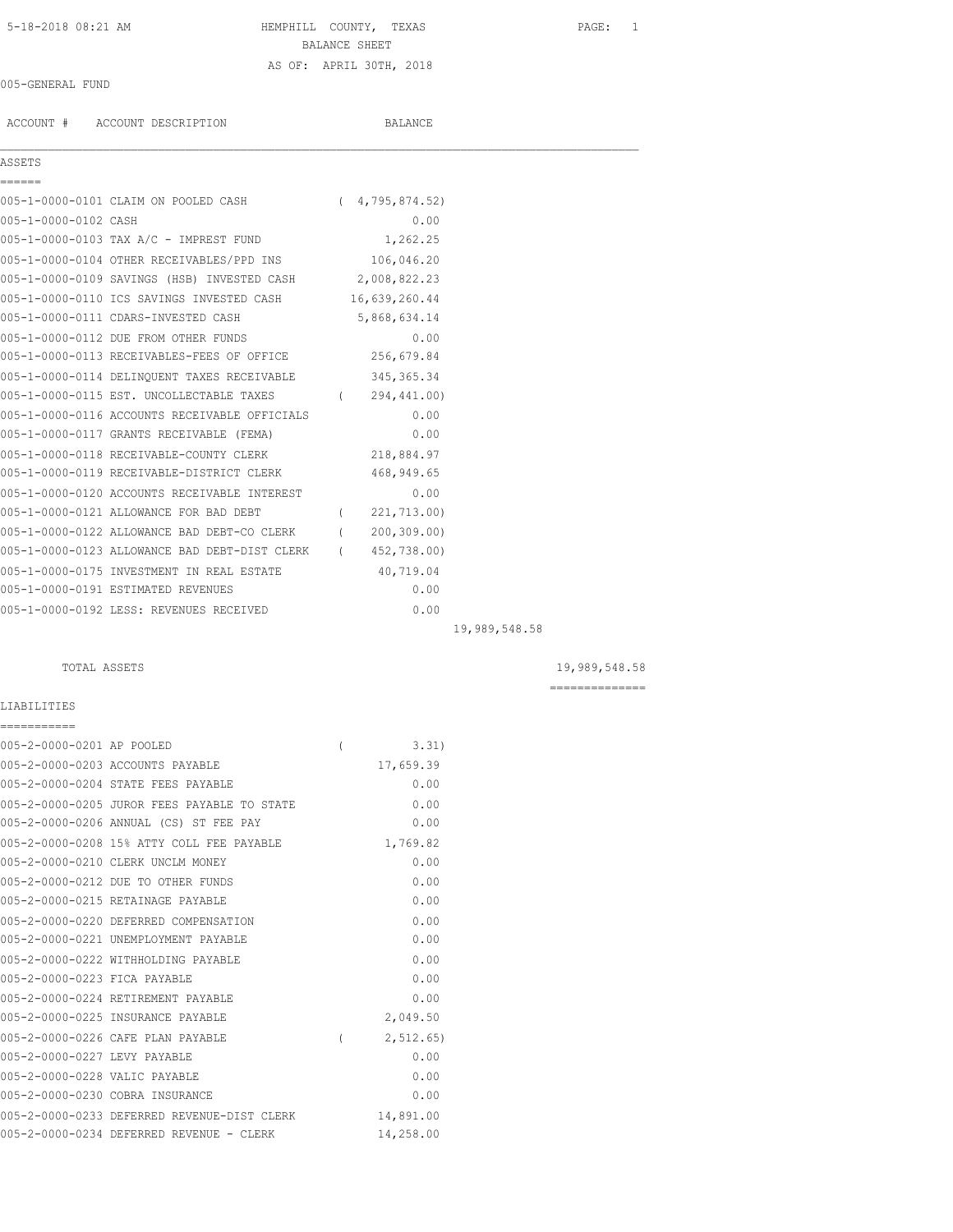# 5-18-2018 08:21 AM HEMPHILL COUNTY, TEXAS PAGE: 2

BALANCE SHEET

### AS OF: APRIL 30TH, 2018

# 005-GENERAL FUND

ACCOUNT # ACCOUNT DESCRIPTION BALANCE

|                                | 005-2-0000-0236 DEFERRED REVENUE - JP          | 24,401.00 |  |
|--------------------------------|------------------------------------------------|-----------|--|
|                                | 005-2-0000-0238 DEFERRED TAX REVENUE           | 39,474.00 |  |
|                                | 005-2-0000-0261 SALES TAX REPORT               | 0.00      |  |
| 005-2-0000-0281 APPROPRIATIONS |                                                | 0.00      |  |
|                                | 005-2-0000-0282 LESS: EXPENDITURES             | 0.00      |  |
|                                | 005-2-0000-0283 LESS: ENCUMBRANCES             | 0.00      |  |
|                                | 005-2-0000-0290 PRIOR YR A/PAYABLE             | 0.00      |  |
|                                | 005-2-0000-0301 1-CCC COURT COSTS COLLECTED    | 0.00      |  |
|                                | 005-2-0000-0306 6-BAIL BOND FEE                | 0.00      |  |
|                                | 005-2-0000-0307 7-DNA CONVICTIONS              | 0.00      |  |
|                                | 005-2-0000-0308 8-DNA CS COMM. SUPERVISION     | 0.00      |  |
|                                | 005-2-0000-0309 9-DNA JV TESTING FEE JV        | 0.00      |  |
|                                | 005-2-0000-0310 10-EMS TRAMA FUND              | 0.00      |  |
|                                | 005-2-0000-0311 11-JPD-JUV PRO DIVERSION FEE   | 0.00      |  |
|                                | 005-2-0000-0312 12-JRF-JURY REIMBURSEMENT FEE  | 0.00      |  |
|                                | 005-2-0000-0313 13-IDF INDIGENT DEFENSE FEE    | 0.00      |  |
|                                | 005-2-0000-0314 14-MVF MOVING VIOLATION FEE    | 0.00      |  |
|                                | 005-2-0000-0315 15-STF STATE TRAFFIC FINE      | 0.00      |  |
|                                | 005-2-0000-0316 16-POF PEACE OFFICER FEES      | 0.00      |  |
|                                | 005-2-0000-0317 17-FTA FAILURE TO APPEAR       | 0.00      |  |
|                                | 005-2-0000-0318 18-JUD FUND CONSTITUTIONAL     | 0.00      |  |
|                                | 005-2-0000-0320 MCW-MOTOR CARRIER WT           | 0.00      |  |
|                                | 005-2-0000-0321 TP-TIME PAYMENT FEE            | 0.00      |  |
|                                | 005-2-0000-0322 DRF-DRIVING RECORDS FEE        | 0.00      |  |
|                                | 005-2-0000-0323 JS-JUDICIAL SUPPORT FEE        | 0.00      |  |
|                                | 005-2-0000-0324 TPDF-TRUANCY PREV DIV FUND     | 0.00      |  |
|                                | 005-2-0000-0325 SPECIALTY COURT                | 0.00      |  |
|                                | 005-2-0000-0326 7TH COURT OF APPEALS           | 0.00      |  |
| 005-2-0000-0327 OMNIBASE       |                                                | 0.00      |  |
| 005-2-0000-0328 PARKS&WILDLIFE |                                                | 0.00      |  |
|                                | 005-2-0000-0329 CHILD SAFETY SEAT              | 115.47    |  |
| 005-2-0000-0330 CISD           |                                                | 25.00     |  |
| 005-2-0000-0331 TRAILEE/CASA   |                                                | 0.00      |  |
|                                | 005-2-0000-0400 BIRTH-REMOTE ACCESS            | 0.00      |  |
|                                | 005-2-0000-0410 1-BIRTH CERTIFICATE FEE        | 0.00      |  |
|                                | 005-2-0000-0420 2-MLF MARRIAGE LICENSE FEE     | 0.00      |  |
|                                | 005-2-0000-0430 3-DIM DEC OF INFORMAL MARRIAGE | 0.00      |  |
|                                | 005-2-0000-0440 4-NDF NONDISCLOSURE FEES       | 0.00      |  |
|                                | 005-2-0000-0450 5-TCV-JUROR DONATIONS          | 0.00      |  |
|                                | 005-2-0000-0460 6-JUSTICE CTS-INDIGENT LEGAL   | 0.00      |  |
|                                | 005-2-0000-0470 7A-STATUTORY PROBATE           | 0.00      |  |
|                                | 005-2-0000-0471 7B-JUDICIAL FUND FILING FEE    | 0.00      |  |
|                                | 005-2-0000-0480 8A-STATUTORY CO COURT          | 0.00      |  |
|                                | 005-2-0000-0481 8B-JUDICIAL FUND               | 0.00      |  |
|                                | 005-2-0000-0490 9A-CONSTITUTIONAL CO COURT     | 0.00      |  |
|                                | 005-2-0000-0491 9B-JUDICIAL FUND FILING FEE    | 0.00      |  |
| 005-2-0000-0492 10A-DIVORCE    |                                                | 0.00      |  |
|                                | 005-2-0000-0493 10B-OTHER THAN DIVORCE         | 0.00      |  |
|                                | 005-2-0000-0494 10C-INDIGENT LEGAL SERVICES    | 0.00      |  |
|                                | 005-2-0000-0495 11-JUDICIAL SUPPORT FEE        | 0.00      |  |
|                                | 005-2-0000-0496 SFP-ELECTRONIC FILING SYSTEM   | 0.00      |  |
|                                |                                                |           |  |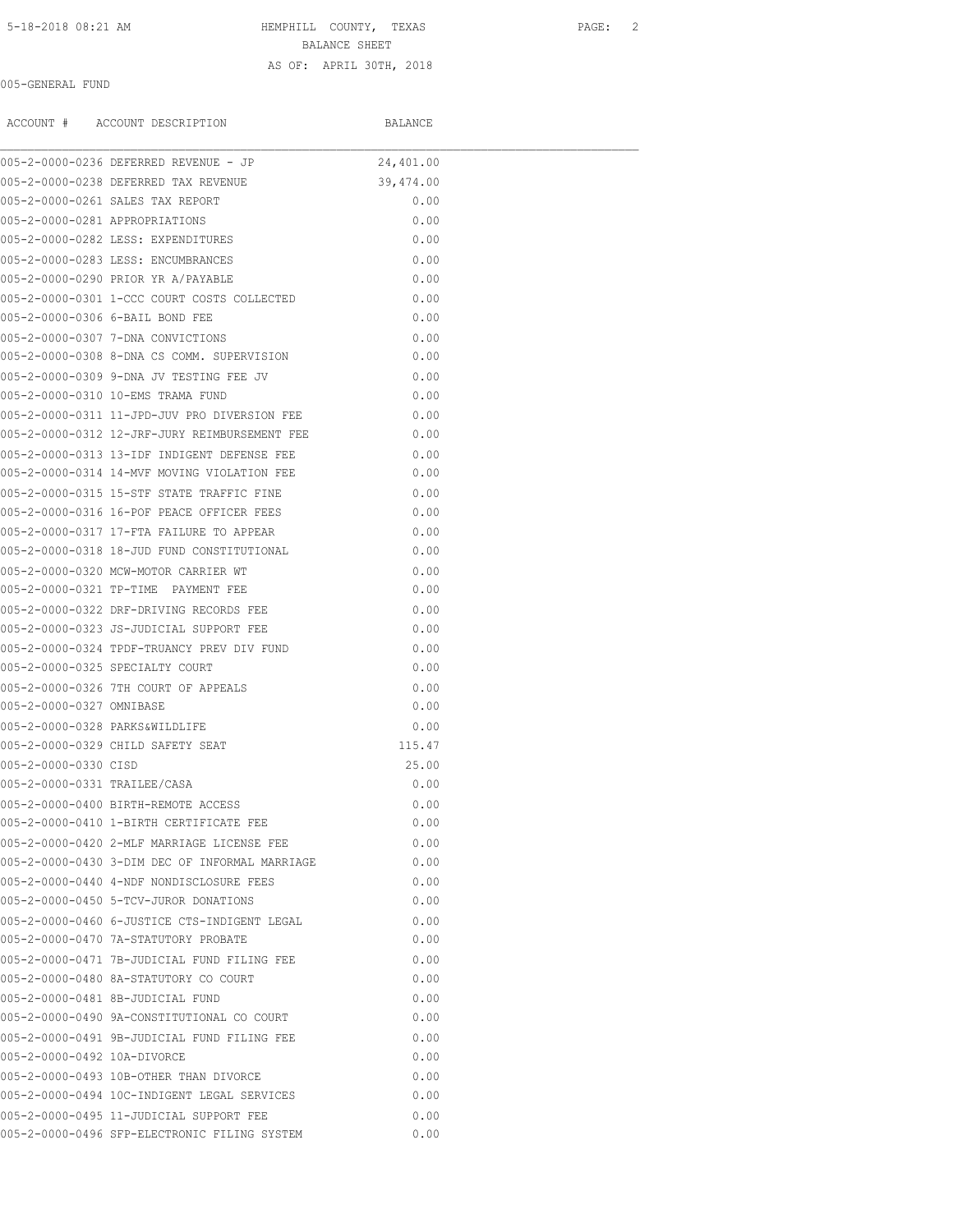HEMPHILL COUNTY, TEXAS PAGE: 3

BALANCE SHEET

## AS OF: APRIL 30TH, 2018

005-GENERAL FUND

| ACCOUNT # ACCOUNT DESCRIPTION                        | BALANCE        |               |               |
|------------------------------------------------------|----------------|---------------|---------------|
| 005-2-0000-0497 TEXAS HOME VISITING PROGRAM          | 5.00           |               |               |
| 005-2-0000-0498 JUDICIAL AND COURT PERSONEL TR 40.00 |                |               |               |
| 005-2-1510-0221 UNEMPLOYMENT PAYABLE                 | 0.00           |               |               |
| 005-2-1520-0221 UNEMPLOYMENT PAYABLE                 | 0.00           |               |               |
| 005-2-1530-0221 UNEMPLOYMENT PAYABLE                 | 0.00           |               |               |
| 005-2-1540-0221 UNEMPLOYMENT PAYABLE                 | 0.00           |               |               |
| 005-2-2410-0221 UNEMPLOYMENT PAYABLE                 | 0.00           |               |               |
| 005-2-2500-0221 UNEMPLOYMENT PAYABLE                 | 0.00           |               |               |
| 005-2-2550-0221 UNEMPLOYMENT PAYABLE                 | 0.00           |               |               |
| 005-2-2560-0221 UNEMPLOYMENT PAYABLE                 | 0.00           |               |               |
| 005-2-3500-0221 UNEMPLOYMENT PAYABLE                 | 0.00           |               |               |
| 005-2-3600-0221 UNEMPLOYMENT PAYABLE                 | 0.00           |               |               |
| 005-2-7001-0221 UNEMPLOYMENT PAYABLE                 | 0.00           |               |               |
| TOTAL LIABILITIES                                    |                | 112, 172.22   |               |
| EOUITY                                               |                |               |               |
| ======                                               |                |               |               |
| 005-3-0000-0301 CURRENT FUND BALANCE                 | 17,618,456.00  |               |               |
| 005-3-0000-0302 BUDGETED FUND BALANCE                | 0.00           |               |               |
| TOTAL BEGINNING EQUITY                               | 17,618,456.00  |               |               |
| TOTAL REVENUE                                        | 5,660,038.60   |               |               |
| TOTAL EXPENSES                                       | 3, 401, 118.24 |               |               |
| TOTAL REVENUE OVER/(UNDER) EXPENSES 2,258,920.36     |                |               |               |
| TOTAL EQUITY & REV. OVER/(UNDER) EXP.                |                | 19,877,376.36 |               |
| TOTAL LIABILITIES, EQUITY & REV.OVER/(UNDER) EXP.    |                |               | 19,989,548.58 |

==============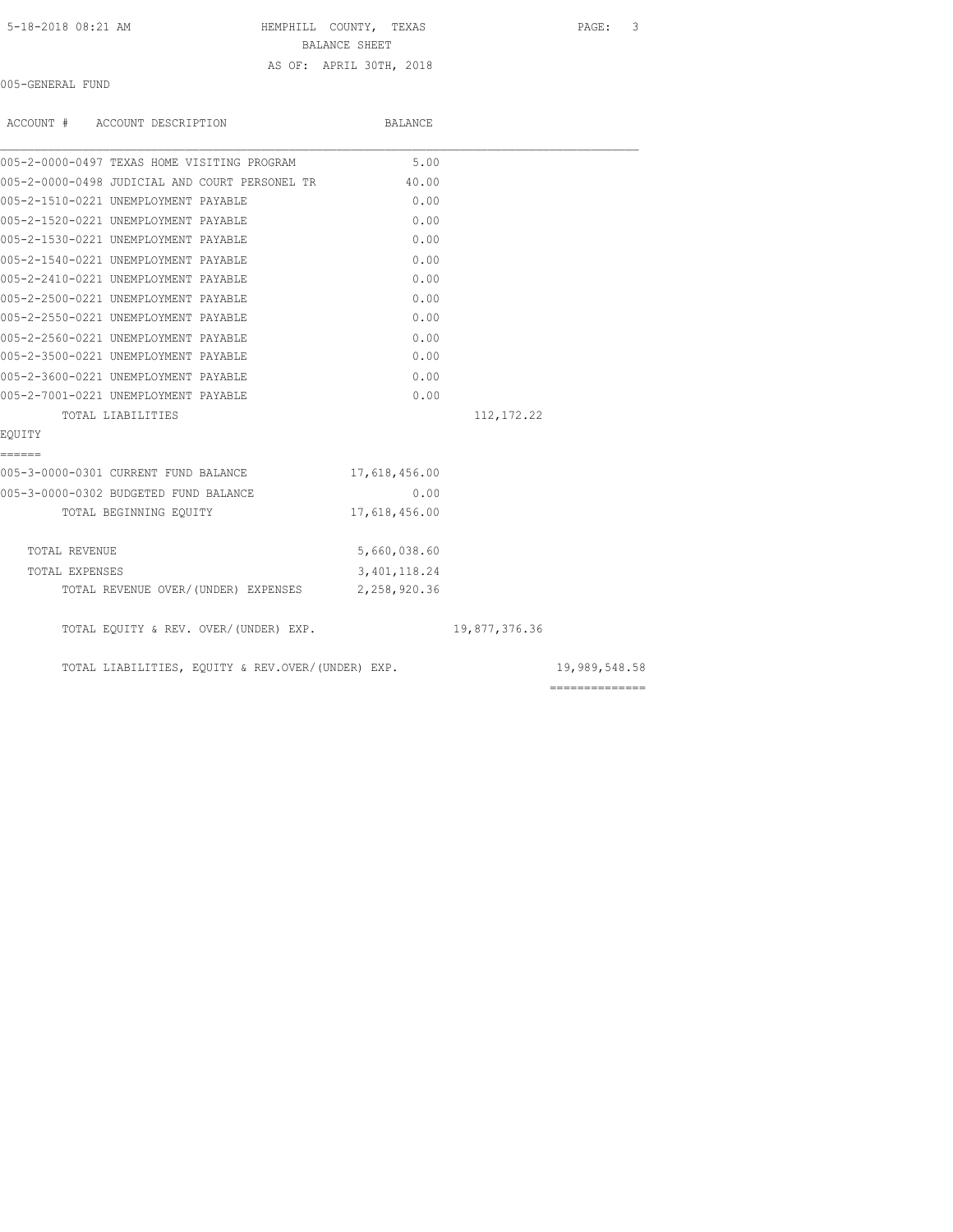|                                                   | BALANCE SHEET           |          | PAGE: 1        |
|---------------------------------------------------|-------------------------|----------|----------------|
|                                                   | AS OF: APRIL 30TH, 2018 |          |                |
| 008-LAW LIBRARY                                   |                         |          |                |
| ACCOUNT # ACCOUNT DESCRIPTION                     | BALANCE                 |          |                |
| ASSETS                                            |                         |          |                |
| ======                                            |                         |          |                |
| 008-1-0000-0101 CLAIM ON POOLED CASH              | 8,874.26                |          |                |
| 008-1-0000-0102 CASH - LAW LIBRARY                | 0.00                    |          |                |
| 008-1-0000-0191 ESTIMATED REVENUES                | 0.00                    |          |                |
| 008-1-0000-0192 LESS: REVENUES RECEIVED           | 0.00                    |          |                |
|                                                   |                         | 8,874.26 |                |
| TOTAL ASSETS                                      |                         |          | 8,874.26       |
|                                                   |                         |          | ============== |
| LIABILITIES<br>-----------                        |                         |          |                |
| 008-2-0000-0201 AP POOLED                         | 0.00                    |          |                |
| 008-2-0000-0203 ACOUNTS PAYABLE                   | 0.00                    |          |                |
| 008-2-0000-0222 PAYROLL W/H PAYABLE               | 0.00                    |          |                |
| 008-2-0000-0223 PAYROLL FICA PAYABLE              | 0.00                    |          |                |
| 008-2-0000-0224 PAYROLL RETIREMENT PAYABLE        | 0.00                    |          |                |
| 008-2-0000-0225 PAYROLL INSURANCE PAYABLE         | 0.00                    |          |                |
| 008-2-0000-0281 APPROPRIATIONS                    | 0.00                    |          |                |
| 008-2-0000-0282 LESS: EXPENDITURES                | 0.00                    |          |                |
| 008-2-0000-0283 LESS: ENCUMBRANCES                | 0.00                    |          |                |
| 008-2-0000-0290 PRIOR YEAR PAYABLES               | 0.00                    |          |                |
| TOTAL LIABILITIES                                 |                         | 0.00     |                |
| EQUITY                                            |                         |          |                |
| ======                                            |                         |          |                |
| 008-3-0000-0301 CURRENT FUND BALANCE              | 7,509.26                |          |                |
| 008-3-0000-0302 BUDGETED FUND BALANCE             | 0.00                    |          |                |
| TOTAL BEGINNING EOUITY                            | 7,509.26                |          |                |
|                                                   |                         |          |                |
| TOTAL REVENUE                                     | 1,365.00                |          |                |
| TOTAL EXPENSES                                    | 0.00                    |          |                |
| TOTAL REVENUE OVER/(UNDER) EXPENSES               | 1,365.00                |          |                |
| TOTAL EQUITY & REV. OVER/(UNDER) EXP.             |                         | 8,874.26 |                |
| TOTAL LIABILITIES, EOUITY & REV.OVER/(UNDER) EXP. |                         |          | 8,874.26       |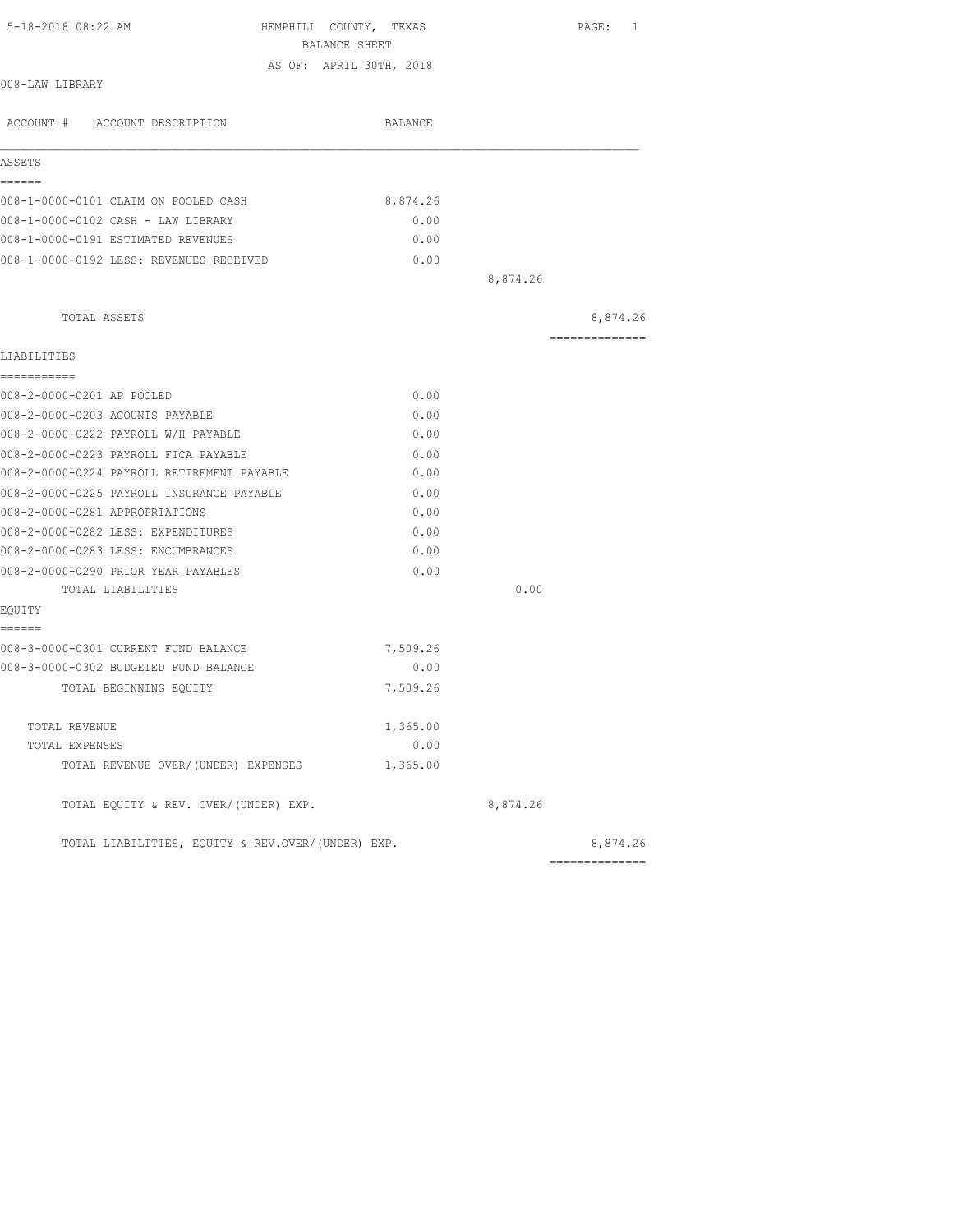| 5-18-2018 08:22 AM                                | HEMPHILL COUNTY, TEXAS<br>BALANCE SHEET |            | PAGE: 1                                                                                                                                                                                                                                                                                                                                                                                                                                                                                |
|---------------------------------------------------|-----------------------------------------|------------|----------------------------------------------------------------------------------------------------------------------------------------------------------------------------------------------------------------------------------------------------------------------------------------------------------------------------------------------------------------------------------------------------------------------------------------------------------------------------------------|
|                                                   | AS OF: APRIL 30TH, 2018                 |            |                                                                                                                                                                                                                                                                                                                                                                                                                                                                                        |
| 009-SECURITY FEE                                  |                                         |            |                                                                                                                                                                                                                                                                                                                                                                                                                                                                                        |
| ACCOUNT # ACCOUNT DESCRIPTION                     | BALANCE                                 |            |                                                                                                                                                                                                                                                                                                                                                                                                                                                                                        |
| ASSETS                                            |                                         |            |                                                                                                                                                                                                                                                                                                                                                                                                                                                                                        |
| ------                                            |                                         |            |                                                                                                                                                                                                                                                                                                                                                                                                                                                                                        |
| 009-1-0000-0101 CLAIM ON POOLED CASH              | 68, 472.73                              |            |                                                                                                                                                                                                                                                                                                                                                                                                                                                                                        |
| 009-1-0000-0102 CASH - COUNTY - SECURITY FEE      | 0.00                                    |            |                                                                                                                                                                                                                                                                                                                                                                                                                                                                                        |
| 009-1-0000-0191 ESTIMATED REVENUES                | 0.00                                    |            |                                                                                                                                                                                                                                                                                                                                                                                                                                                                                        |
| 009-1-0000-0192 LESS: REVENUES RECEIVED           | 0.00                                    |            |                                                                                                                                                                                                                                                                                                                                                                                                                                                                                        |
|                                                   |                                         | 68, 472.73 |                                                                                                                                                                                                                                                                                                                                                                                                                                                                                        |
| TOTAL ASSETS                                      |                                         |            | 68,472.73                                                                                                                                                                                                                                                                                                                                                                                                                                                                              |
| LIABILITIES                                       |                                         |            | $\begin{array}{cccccccccccccc} \multicolumn{2}{c}{} & \multicolumn{2}{c}{} & \multicolumn{2}{c}{} & \multicolumn{2}{c}{} & \multicolumn{2}{c}{} & \multicolumn{2}{c}{} & \multicolumn{2}{c}{} & \multicolumn{2}{c}{} & \multicolumn{2}{c}{} & \multicolumn{2}{c}{} & \multicolumn{2}{c}{} & \multicolumn{2}{c}{} & \multicolumn{2}{c}{} & \multicolumn{2}{c}{} & \multicolumn{2}{c}{} & \multicolumn{2}{c}{} & \multicolumn{2}{c}{} & \multicolumn{2}{c}{} & \multicolumn{2}{c}{} & \$ |
| ===========                                       |                                         |            |                                                                                                                                                                                                                                                                                                                                                                                                                                                                                        |
| 009-2-0000-0201 AP POOLED                         | 0.00                                    |            |                                                                                                                                                                                                                                                                                                                                                                                                                                                                                        |
| 009-2-0000-0203 ACOUNTS PAYABLE                   | 0.00                                    |            |                                                                                                                                                                                                                                                                                                                                                                                                                                                                                        |
| 009-2-0000-0222 PAYROLL W/H PAYABLE               | 0.00                                    |            |                                                                                                                                                                                                                                                                                                                                                                                                                                                                                        |
| 009-2-0000-0223 PAYROLL FICA PAYABLE              | 0.00                                    |            |                                                                                                                                                                                                                                                                                                                                                                                                                                                                                        |
| 009-2-0000-0224 PAYROLL RETIREMENT PAYABLE        | 0.00                                    |            |                                                                                                                                                                                                                                                                                                                                                                                                                                                                                        |
| 009-2-0000-0225 PAYROLL INSURANCE PAYABLE         | 0.00                                    |            |                                                                                                                                                                                                                                                                                                                                                                                                                                                                                        |
| 009-2-0000-0281 APPROPRIATIONS                    | 0.00                                    |            |                                                                                                                                                                                                                                                                                                                                                                                                                                                                                        |
| 009-2-0000-0282 LESS: EXPENDITURES                | 0.00                                    |            |                                                                                                                                                                                                                                                                                                                                                                                                                                                                                        |
| 009-2-0000-0283 LESS: ENCUMBRANCES                | 0.00                                    |            |                                                                                                                                                                                                                                                                                                                                                                                                                                                                                        |
| 009-2-0000-0290 PRIOR YR A/PAYABLE                | 0.00                                    |            |                                                                                                                                                                                                                                                                                                                                                                                                                                                                                        |
| TOTAL LIABILITIES                                 |                                         | 0.00       |                                                                                                                                                                                                                                                                                                                                                                                                                                                                                        |
| EQUITY                                            |                                         |            |                                                                                                                                                                                                                                                                                                                                                                                                                                                                                        |
| ======<br>009-3-0000-0301 CURRENT FUND BALANCE    | 66, 347.46                              |            |                                                                                                                                                                                                                                                                                                                                                                                                                                                                                        |
| 009-3-0000-0302 BUDGETED FUND BALANCE             | 0.00                                    |            |                                                                                                                                                                                                                                                                                                                                                                                                                                                                                        |
| TOTAL BEGINNING EOUITY                            | 66, 347.46                              |            |                                                                                                                                                                                                                                                                                                                                                                                                                                                                                        |
|                                                   |                                         |            |                                                                                                                                                                                                                                                                                                                                                                                                                                                                                        |
| TOTAL REVENUE                                     | 2,445.09                                |            |                                                                                                                                                                                                                                                                                                                                                                                                                                                                                        |
| TOTAL EXPENSES                                    | 319.82                                  |            |                                                                                                                                                                                                                                                                                                                                                                                                                                                                                        |
| TOTAL REVENUE OVER/(UNDER) EXPENSES               | 2,125.27                                |            |                                                                                                                                                                                                                                                                                                                                                                                                                                                                                        |
| TOTAL EQUITY & REV. OVER/(UNDER) EXP.             |                                         | 68, 472.73 |                                                                                                                                                                                                                                                                                                                                                                                                                                                                                        |
| TOTAL LIABILITIES, EQUITY & REV.OVER/(UNDER) EXP. |                                         |            | 68, 472.73                                                                                                                                                                                                                                                                                                                                                                                                                                                                             |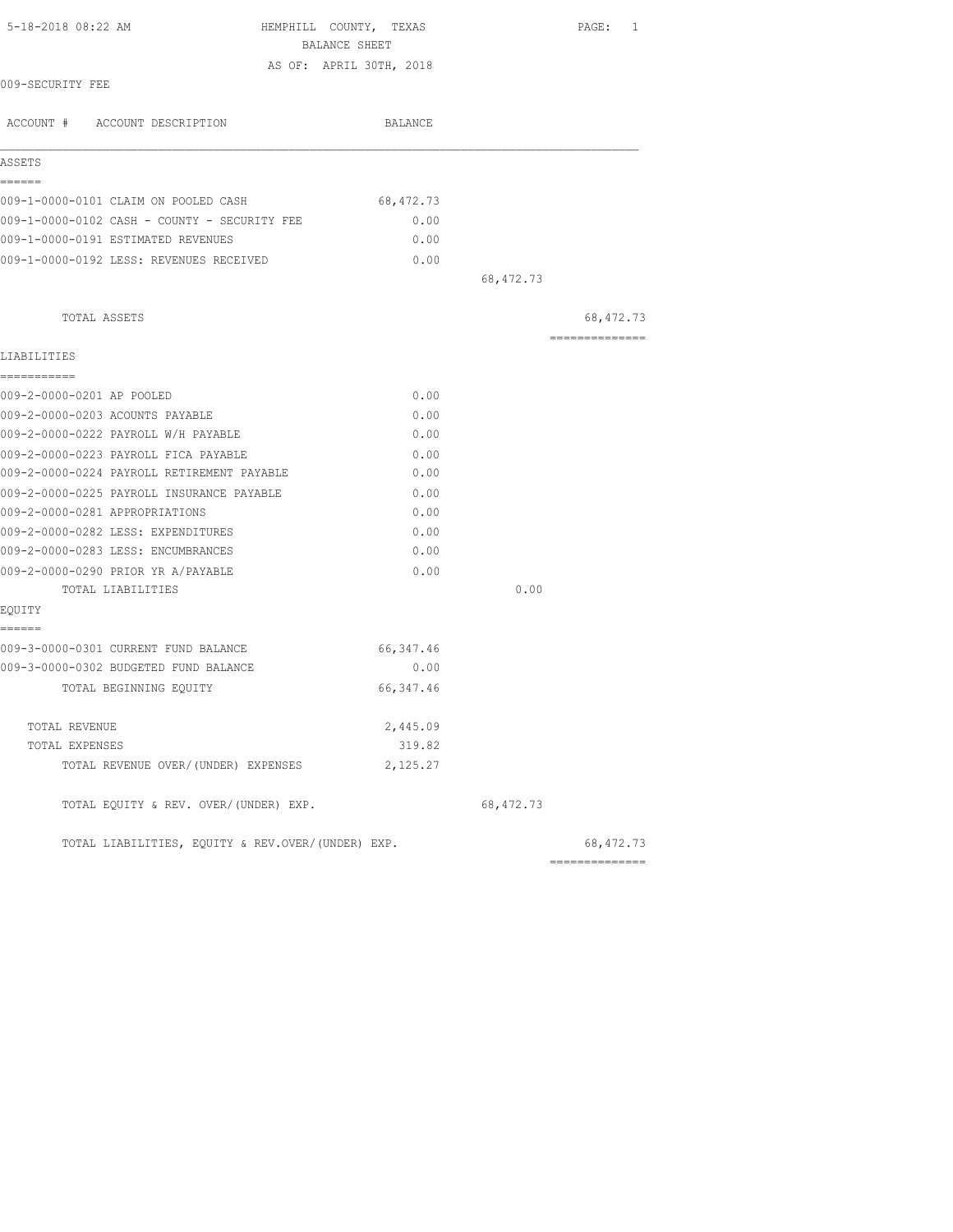| 5-18-2018 08:22 AM                                | HEMPHILL COUNTY, TEXAS<br>BALANCE SHEET |             | PAGE: 1                                                                                                                                                                                                                                                                                                                                                                                                                                                                                |
|---------------------------------------------------|-----------------------------------------|-------------|----------------------------------------------------------------------------------------------------------------------------------------------------------------------------------------------------------------------------------------------------------------------------------------------------------------------------------------------------------------------------------------------------------------------------------------------------------------------------------------|
|                                                   | AS OF: APRIL 30TH, 2018                 |             |                                                                                                                                                                                                                                                                                                                                                                                                                                                                                        |
| 010-AIRPORT                                       |                                         |             |                                                                                                                                                                                                                                                                                                                                                                                                                                                                                        |
| ACCOUNT # ACCOUNT DESCRIPTION                     | BALANCE                                 |             |                                                                                                                                                                                                                                                                                                                                                                                                                                                                                        |
| ASSETS                                            |                                         |             |                                                                                                                                                                                                                                                                                                                                                                                                                                                                                        |
| ======                                            |                                         |             |                                                                                                                                                                                                                                                                                                                                                                                                                                                                                        |
| 010-1-0000-0102 CASH - AIRPORT                    | 293, 222.87                             |             |                                                                                                                                                                                                                                                                                                                                                                                                                                                                                        |
| 010-1-0000-0104 AIRPORT PREPAID INSURANCE         | 1,920.00                                |             |                                                                                                                                                                                                                                                                                                                                                                                                                                                                                        |
| 010-1-0000-0110 INVESTED CASH/YR 2000             | 0.00                                    |             |                                                                                                                                                                                                                                                                                                                                                                                                                                                                                        |
| 010-1-0000-0111 INVESTED CASH/AIRPORT             | 0.00                                    |             |                                                                                                                                                                                                                                                                                                                                                                                                                                                                                        |
| 010-1-0000-0191 ESTIMATED REVENUES                | 0.00                                    |             |                                                                                                                                                                                                                                                                                                                                                                                                                                                                                        |
| 010-1-0000-0192 LESS: REVENUES RECEIVED           | 0.00                                    |             |                                                                                                                                                                                                                                                                                                                                                                                                                                                                                        |
|                                                   |                                         | 295, 142.87 |                                                                                                                                                                                                                                                                                                                                                                                                                                                                                        |
| TOTAL ASSETS                                      |                                         |             | 295, 142.87                                                                                                                                                                                                                                                                                                                                                                                                                                                                            |
| LIABILITIES                                       |                                         |             | $\begin{array}{cccccccccc} \multicolumn{2}{c}{} & \multicolumn{2}{c}{} & \multicolumn{2}{c}{} & \multicolumn{2}{c}{} & \multicolumn{2}{c}{} & \multicolumn{2}{c}{} & \multicolumn{2}{c}{} & \multicolumn{2}{c}{} & \multicolumn{2}{c}{} & \multicolumn{2}{c}{} & \multicolumn{2}{c}{} & \multicolumn{2}{c}{} & \multicolumn{2}{c}{} & \multicolumn{2}{c}{} & \multicolumn{2}{c}{} & \multicolumn{2}{c}{} & \multicolumn{2}{c}{} & \multicolumn{2}{c}{} & \multicolumn{2}{c}{} & \mult$ |
| ===========                                       |                                         |             |                                                                                                                                                                                                                                                                                                                                                                                                                                                                                        |
| 010-2-0000-0203 ACCOUNTS PAYABLE                  | 492.01                                  |             |                                                                                                                                                                                                                                                                                                                                                                                                                                                                                        |
| 010-2-0000-0222 PAYROLL W/H PAYABLE               | 0.00                                    |             |                                                                                                                                                                                                                                                                                                                                                                                                                                                                                        |
| 010-2-0000-0223 PAYROLL FICA PAYABLE              | 0.00                                    |             |                                                                                                                                                                                                                                                                                                                                                                                                                                                                                        |
| 010-2-0000-0224 PAYROLL RETIREMENT PAYABLE        | 0.00                                    |             |                                                                                                                                                                                                                                                                                                                                                                                                                                                                                        |
| 010-2-0000-0225 PAYROLL INSURANCE PAYABLE         | 0.00                                    |             |                                                                                                                                                                                                                                                                                                                                                                                                                                                                                        |
| 010-2-0000-0235 DUE TO GENERAL FUND               | 0.00                                    |             |                                                                                                                                                                                                                                                                                                                                                                                                                                                                                        |
| 010-2-0000-0281 APPROPRIATIONS                    | 0.00                                    |             |                                                                                                                                                                                                                                                                                                                                                                                                                                                                                        |
| 010-2-0000-0282 LESS: EXPENDITURES                | 0.00                                    |             |                                                                                                                                                                                                                                                                                                                                                                                                                                                                                        |
| 010-2-0000-0283 LESS: ENCUMBRANCES                | 0.00                                    |             |                                                                                                                                                                                                                                                                                                                                                                                                                                                                                        |
| 010-2-0000-0290 PRIOR YR A/PAYABLE                | (50,000.00)                             |             |                                                                                                                                                                                                                                                                                                                                                                                                                                                                                        |
| TOTAL LIABILITIES<br>EQUITY                       | $\left($                                | 49,507.99)  |                                                                                                                                                                                                                                                                                                                                                                                                                                                                                        |
| ======                                            |                                         |             |                                                                                                                                                                                                                                                                                                                                                                                                                                                                                        |
| 010-3-0000-0301 CURRENT FUND BALANCE              | 374,564.47                              |             |                                                                                                                                                                                                                                                                                                                                                                                                                                                                                        |
| 010-3-0000-0302 BUDGETED FUND BALANCE             | 0.00                                    |             |                                                                                                                                                                                                                                                                                                                                                                                                                                                                                        |
| TOTAL BEGINNING EQUITY                            | 374,564.47                              |             |                                                                                                                                                                                                                                                                                                                                                                                                                                                                                        |
| TOTAL REVENUE                                     | 78,150.42                               |             |                                                                                                                                                                                                                                                                                                                                                                                                                                                                                        |
| TOTAL EXPENSES                                    | 108,064.03                              |             |                                                                                                                                                                                                                                                                                                                                                                                                                                                                                        |
| TOTAL REVENUE OVER/(UNDER) EXPENSES (29,913.61)   |                                         |             |                                                                                                                                                                                                                                                                                                                                                                                                                                                                                        |
| TOTAL EQUITY & REV. OVER/(UNDER) EXP.             |                                         | 344,650.86  |                                                                                                                                                                                                                                                                                                                                                                                                                                                                                        |
| TOTAL LIABILITIES, EQUITY & REV.OVER/(UNDER) EXP. |                                         |             | 295,142.87                                                                                                                                                                                                                                                                                                                                                                                                                                                                             |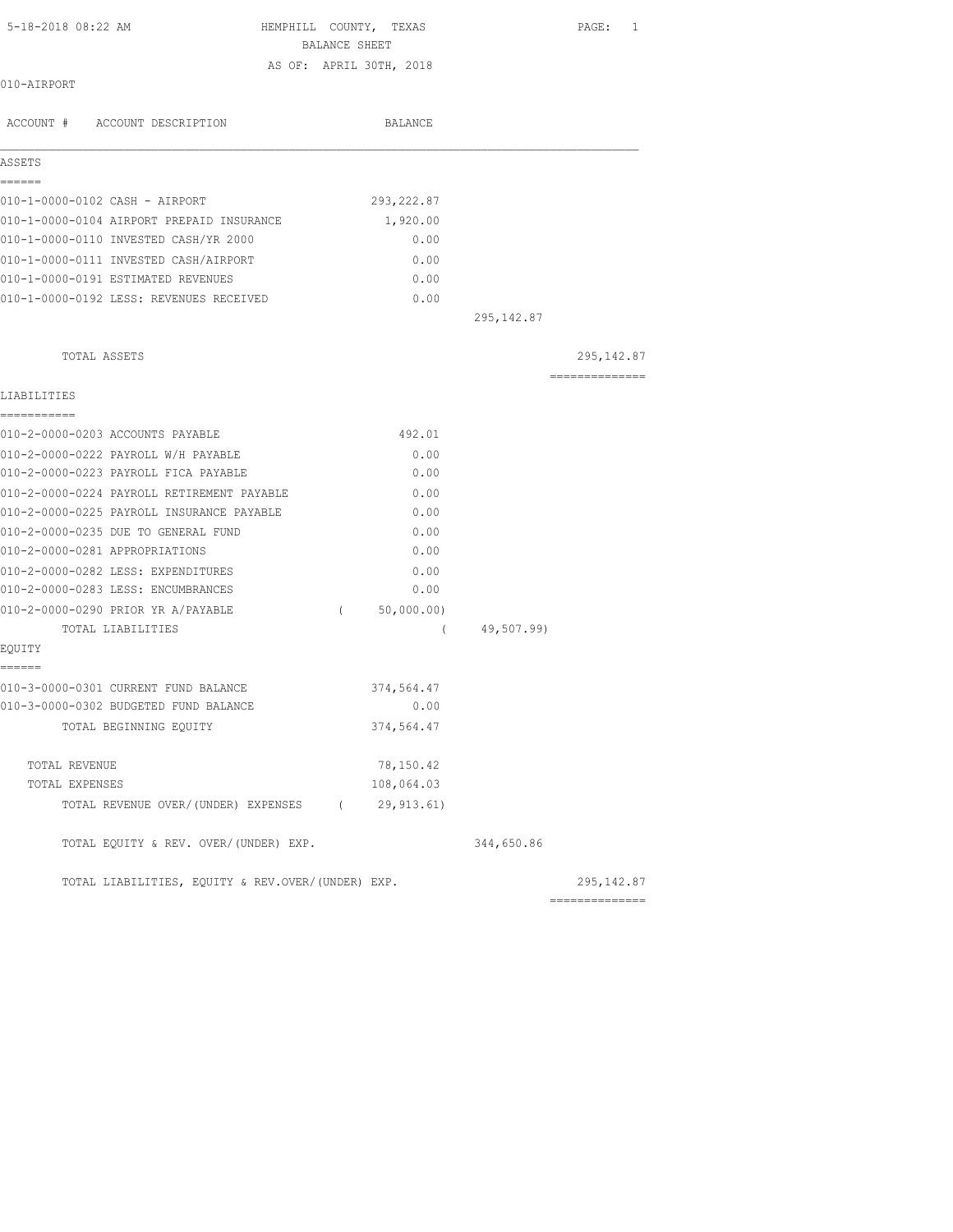| 5-18-2018 08:22 AM                                | HEMPHILL COUNTY, TEXAS<br>BALANCE SHEET |              | PAGE: 1                         |
|---------------------------------------------------|-----------------------------------------|--------------|---------------------------------|
|                                                   | AS OF: APRIL 30TH, 2018                 |              |                                 |
| 011-ROAD & BRIDGE PCT 1                           |                                         |              |                                 |
| ACCOUNT # ACCOUNT DESCRIPTION                     | BALANCE                                 |              |                                 |
| ASSETS                                            |                                         |              |                                 |
| ======<br>011-1-0000-0101 CLAIM ON POOLED CASH    | 1,075,304.35                            |              |                                 |
| 011-1-0000-0102 CASH - ROAD & BRIDGE PCT 1        | 0.00                                    |              |                                 |
| 011-1-0000-0104 PCT 1 PREPAID INSURANCE           | 788.00                                  |              |                                 |
| 011-1-0000-0110 INVESTMENTS                       | 0.00                                    |              |                                 |
| 011-1-0000-0118 PROPERTY TAX RECEIVABLE           | 17,548.43                               |              |                                 |
| 011-1-0000-0121 ALLOWANCE FOR BAD DEBT            | (14, 764.53)                            |              |                                 |
| 011-1-0000-0191 ESTIMATED REVENUES                | 0.00                                    |              |                                 |
| 011-1-0000-0192 LESS: REVENUES RECEIVED           | 0.00                                    |              |                                 |
|                                                   |                                         | 1,078,876.25 |                                 |
| TOTAL ASSETS                                      |                                         |              | 1,078,876.25                    |
|                                                   |                                         |              | --------------                  |
| LIABILITIES                                       |                                         |              |                                 |
| 011-2-0000-0201 AP POOLED                         | 0.00                                    |              |                                 |
| 011-2-0000-0203 ACOUNTS PAYABLE                   | 0.00                                    |              |                                 |
| 011-2-0000-0211 DUE FROM OTHER FUNDS              | 0.00                                    |              |                                 |
| 011-2-0000-0220 DEFERRED COMPENSATION             | 0.00                                    |              |                                 |
| 011-2-0000-0222 WITHHOLDING PAYABLE               | 0.00                                    |              |                                 |
| 011-2-0000-0223 FICA PAYABLE                      | 0.00                                    |              |                                 |
| 011-2-0000-0224 RETIREMENT PAYABLE                | 0.00                                    |              |                                 |
| 011-2-0000-0225 INSURANCE PAYABLE                 | 19.58                                   |              |                                 |
| 011-2-0000-0226 CAFE PLAN PAYABLE                 | 0.00                                    |              |                                 |
| 011-2-0000-0228 VALIC PAYABLE                     | 0.00                                    |              |                                 |
| 011-2-0000-0230 DEFERRED REVENUE                  | 2,153.91                                |              |                                 |
| 011-2-0000-0281 APPROPRIATIONS                    | 0.00                                    |              |                                 |
| 011-2-0000-0282 LESS: EXPENDITURES                | 0.00                                    |              |                                 |
| 011-2-0000-0283 LESS: ENCUMBRANCES                | 0.00                                    |              |                                 |
| 011-2-0000-0290 PRIOR YR A/PAYABLE                | 0.00                                    |              |                                 |
| 011-2-4011-0221 UNEMPLOYMENT PAYABLE              | 0.00                                    |              |                                 |
| TOTAL LIABILITIES<br>EQUITY                       |                                         | 2,173.49     |                                 |
| ======<br>011-3-0000-0301 CURRENT FUND BALANCE    | 933,630.34                              |              |                                 |
| 011-3-0000-0302 BUDGETED FUND BALANCE             | 0.00                                    |              |                                 |
| TOTAL BEGINNING EQUITY                            | 933,630.34                              |              |                                 |
|                                                   |                                         |              |                                 |
| TOTAL REVENUE                                     | 304, 574.11                             |              |                                 |
| TOTAL EXPENSES                                    | 161,501.69                              |              |                                 |
| TOTAL REVENUE OVER/ (UNDER) EXPENSES              | 143,072.42                              |              |                                 |
| TOTAL EQUITY & REV. OVER/(UNDER) EXP.             |                                         | 1,076,702.76 |                                 |
| TOTAL LIABILITIES, EQUITY & REV.OVER/(UNDER) EXP. |                                         |              | 1,078,876.25<br>--------------- |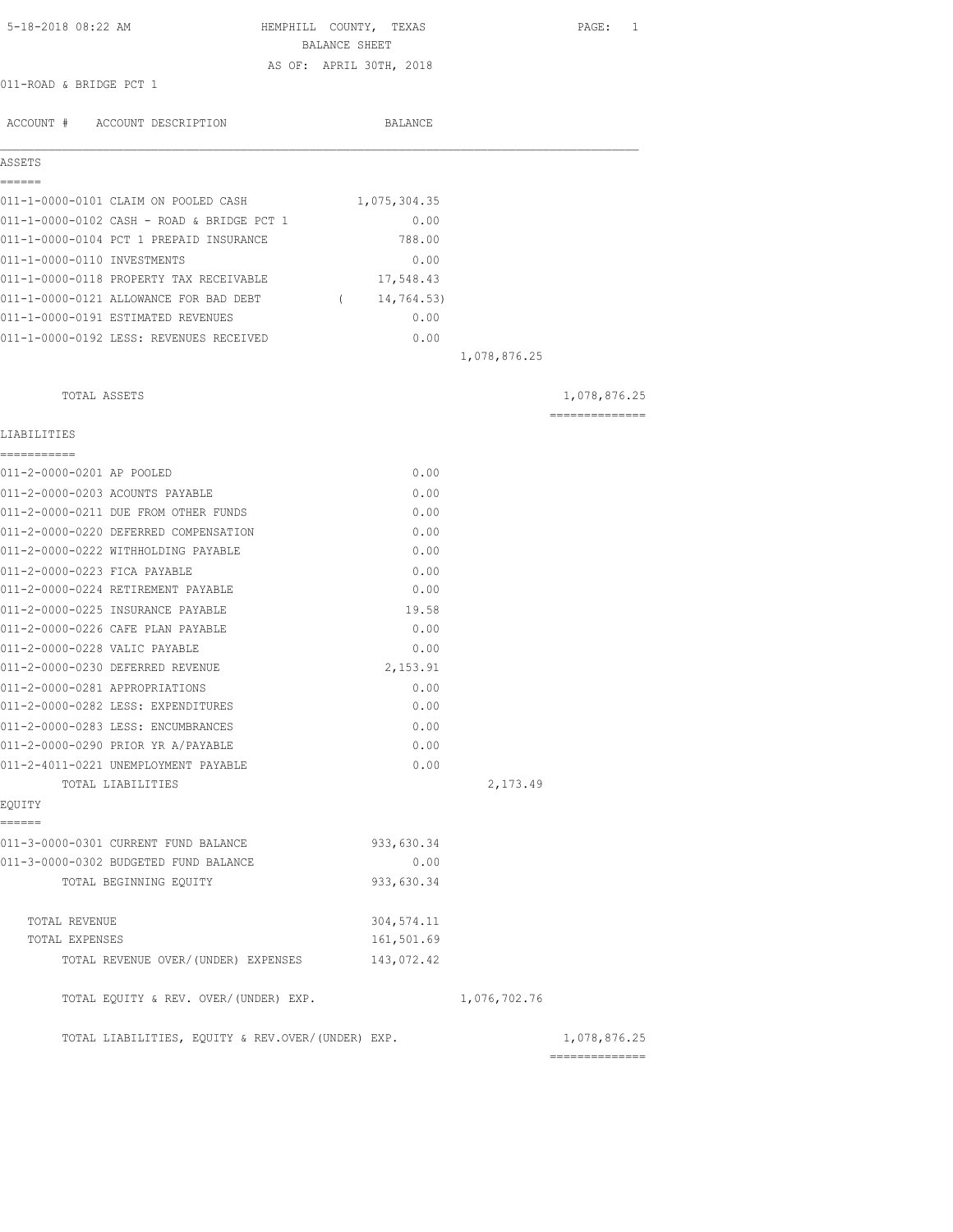| 5-18-2018 08:22 AM                                | HEMPHILL COUNTY, TEXAS<br>BALANCE SHEET |              | PAGE: 1                       |
|---------------------------------------------------|-----------------------------------------|--------------|-------------------------------|
|                                                   | AS OF: APRIL 30TH, 2018                 |              |                               |
| 012-ROAD & BRIDGE PCT 2                           |                                         |              |                               |
|                                                   |                                         |              |                               |
| ACCOUNT # ACCOUNT DESCRIPTION                     | BALANCE                                 |              |                               |
| ASSETS                                            |                                         |              |                               |
| ------                                            |                                         |              |                               |
| 012-1-0000-0101 CLAIM ON POOLED CASH              | 1,498,234.69                            |              |                               |
| 012-1-0000-0102 CASH - ROAD & BRIDGE PCT 2        | 0.00                                    |              |                               |
| 012-1-0000-0104 PCT 2 PREPAID INSURANCE           | 788.00                                  |              |                               |
| 012-1-0000-0110 INVESTMENTS                       | 17,095.51)<br>$\sqrt{2}$                |              |                               |
| 012-1-0000-0118 PROPERTY TAX RECEIVABLE           | 35,707.48                               |              |                               |
| 012-1-0000-0121 ALLOWANCE FOR BAD DEBT            | (15, 659.35)                            |              |                               |
| 012-1-0000-0191 ESTIMATED REVENUES                | 0.00                                    |              |                               |
| 012-1-0000-0192 LESS: REVENUES RECEIVED           | 0.00                                    |              |                               |
|                                                   |                                         | 1,501,975.31 |                               |
| TOTAL ASSETS                                      |                                         |              | 1,501,975.31                  |
|                                                   |                                         |              | ==============                |
| LIABILITIES<br>----------                         |                                         |              |                               |
| 012-2-0000-0201 AP POOLED                         | 0.00                                    |              |                               |
| 012-2-0000-0203 ACOUNTS PAYABLE                   | 0.00                                    |              |                               |
| 012-2-0000-0211 DUE FROM OTHER FUNDS              | 0.00                                    |              |                               |
| 012-2-0000-0220 DEFERRED COMPENSATION             | 0.00                                    |              |                               |
| 012-2-0000-0222 WITHHOLDING PAYABLE               | 0.00                                    |              |                               |
| 012-2-0000-0223 FICA PAYABLE                      | 0.00                                    |              |                               |
| 012-2-0000-0224 RETIREMENT PAYABLE                | 0.00                                    |              |                               |
| 012-2-0000-0225 INSURANCE PAYABLE                 | 0.00                                    |              |                               |
| 012-2-0000-0226 CAFE PLAN PAYABLE                 | 150.00                                  |              |                               |
| 012-2-0000-0227 LEVY PAYABLE                      | 0.00                                    |              |                               |
| 012-2-0000-0228 VAL DEF                           | 0.00                                    |              |                               |
| 012-2-0000-0230 DEFERRED REVENUE                  | 2,284.45                                |              |                               |
| 012-2-0000-0281 APPROPRIATIONS                    | 0.00                                    |              |                               |
| 012-2-0000-0282 LESS: EXPENDITURES                | 0.00                                    |              |                               |
| 012-2-0000-0283 LESS: ENCUMBRANCES                | 0.00                                    |              |                               |
| 012-2-0000-0290 PRIOR YR A/PAYABLE                | 0.00                                    |              |                               |
| 012-2-4012-0221 UNEMPLOYMENT PAYABLE              | 0.00                                    |              |                               |
| TOTAL LIABILITIES                                 |                                         | 2,434.45     |                               |
| EQUITY                                            |                                         |              |                               |
| ======                                            |                                         |              |                               |
| 012-3-0000-0301 CURRENT FUND BALANCE              | 1,341,001.45                            |              |                               |
| 012-3-0000-0302 BUDGETED FUND BALANCE             | 0.00                                    |              |                               |
| TOTAL BEGINNING EQUITY                            | 1,341,001.45                            |              |                               |
| TOTAL REVENUE                                     | 323, 371.72                             |              |                               |
| TOTAL EXPENSES                                    | 164,832.31                              |              |                               |
| TOTAL REVENUE OVER/(UNDER) EXPENSES               | 158,539.41                              |              |                               |
| TOTAL EQUITY & REV. OVER/(UNDER) EXP.             |                                         | 1,499,540.86 |                               |
| TOTAL LIABILITIES, EQUITY & REV.OVER/(UNDER) EXP. |                                         |              | 1,501,975.31<br>------------- |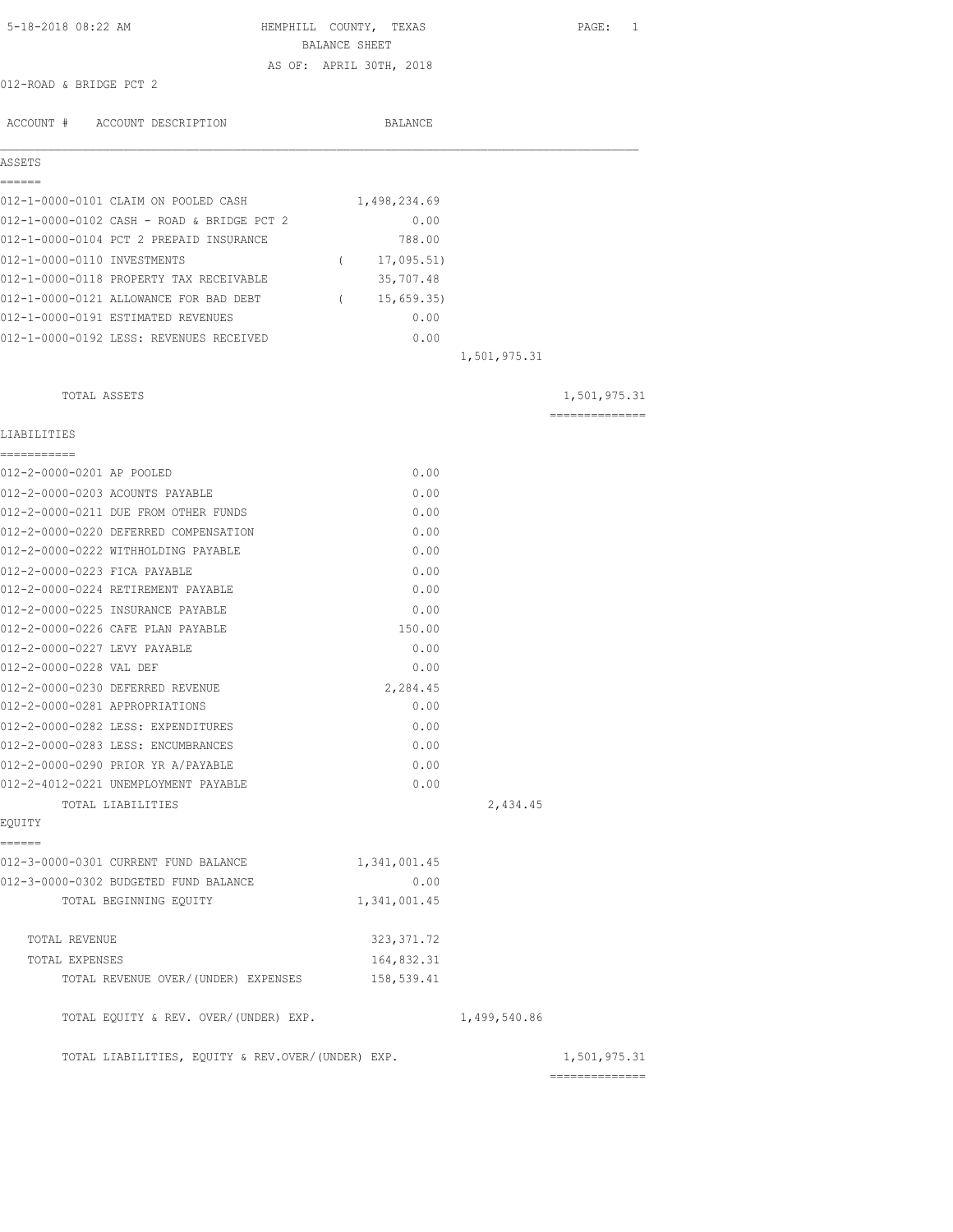| 5-18-2018 08:22 AM                                | HEMPHILL COUNTY, TEXAS  |              | PAGE: 1                        |
|---------------------------------------------------|-------------------------|--------------|--------------------------------|
|                                                   | BALANCE SHEET           |              |                                |
| 013-ROAD & BRIDGE PCT 3                           | AS OF: APRIL 30TH, 2018 |              |                                |
|                                                   |                         |              |                                |
| ACCOUNT # ACCOUNT DESCRIPTION                     | BALANCE                 |              |                                |
| ASSETS                                            |                         |              |                                |
| ======<br>013-1-0000-0101 CLAIM ON POOLED CASH    | 1,505,356.83            |              |                                |
| 013-1-0000-0102 CASH - ROAD & BRIDGE PCT 3        | 0.00                    |              |                                |
| 013-1-0000-0104 PCT 3 PREPAID INSURANCE           | 1,313.00                |              |                                |
| 013-1-0000-0110 INVESTMENTS                       | 0.00                    |              |                                |
| 013-1-0000-0118 PROPERTY TAX RECEIVABLE           | 37, 223.95              |              |                                |
| 013-1-0000-0121 ALLOWANCE FOR BAD DEBT            | (31, 318.70)            |              |                                |
| 013-1-0000-0191 ESTIMATED REVENUES                | 0.00                    |              |                                |
| 013-1-0000-0192 LESS: REVENUES RECEIVED           | 0.00                    |              |                                |
|                                                   |                         | 1,512,575.08 |                                |
| TOTAL ASSETS                                      |                         |              | 1,512,575.08                   |
| LIABILITIES                                       |                         |              | ==============                 |
| ===========                                       |                         |              |                                |
| 013-2-0000-0201 AP POOLED                         | 1,760.62)<br>$\left($   |              |                                |
| 013-2-0000-0203 ACOUNTS PAYABLE                   | 41.50                   |              |                                |
| 013-2-0000-0211 DUE FROM OTHER FUNDS              | 0.00                    |              |                                |
| 013-2-0000-0222 WITHHOLDING PAYABLE               | 0.00                    |              |                                |
| 013-2-0000-0223 FICA PAYABLE                      | 0.00                    |              |                                |
| 013-2-0000-0224 RETIREMENT PAYABLE                | 0.00                    |              |                                |
| 013-2-0000-0225 INSURANCE PAYABLE                 | 0.00                    |              |                                |
| 013-2-0000-0226 CAFE PLAN PAYABLE                 | 0.00                    |              |                                |
| 013-2-0000-0227 LEVY PAYABLE                      | 0.00                    |              |                                |
| 013-2-0000-0230 DEFERRED REVENUE                  | 4,568.90                |              |                                |
| 013-2-0000-0281 APPROPRIATIONS                    | 0.00                    |              |                                |
| 013-2-0000-0282 LESS: EXPENDITURES                | 0.00                    |              |                                |
| 013-2-0000-0283 LESS: ENCUMBRANCES                | 0.00                    |              |                                |
| 013-2-0000-0290 PRIOR YR A/PAYABLE                | 0.00                    |              |                                |
| 013-2-4013-0221 UNEMPLOYMENT PAYABLE              | 0.00                    |              |                                |
| TOTAL LIABILITIES                                 |                         | 2,849.78     |                                |
| EQUITY<br>======                                  |                         |              |                                |
| 013-3-0000-0301 CURRENT FUND BALANCE              | 1,191,930.65            |              |                                |
| 013-3-0000-0302 BUDGETED FUND BALANCE             | 0.00                    |              |                                |
| TOTAL BEGINNING EQUITY                            | 1,191,930.65            |              |                                |
| TOTAL REVENUE                                     | 718,758.01              |              |                                |
| TOTAL EXPENSES                                    | 400,963.36              |              |                                |
| TOTAL REVENUE OVER/(UNDER) EXPENSES               | 317,794.65              |              |                                |
| TOTAL EQUITY & REV. OVER/(UNDER) EXP.             |                         | 1,509,725.30 |                                |
| TOTAL LIABILITIES, EQUITY & REV.OVER/(UNDER) EXP. |                         |              | 1,512,575.08<br>============== |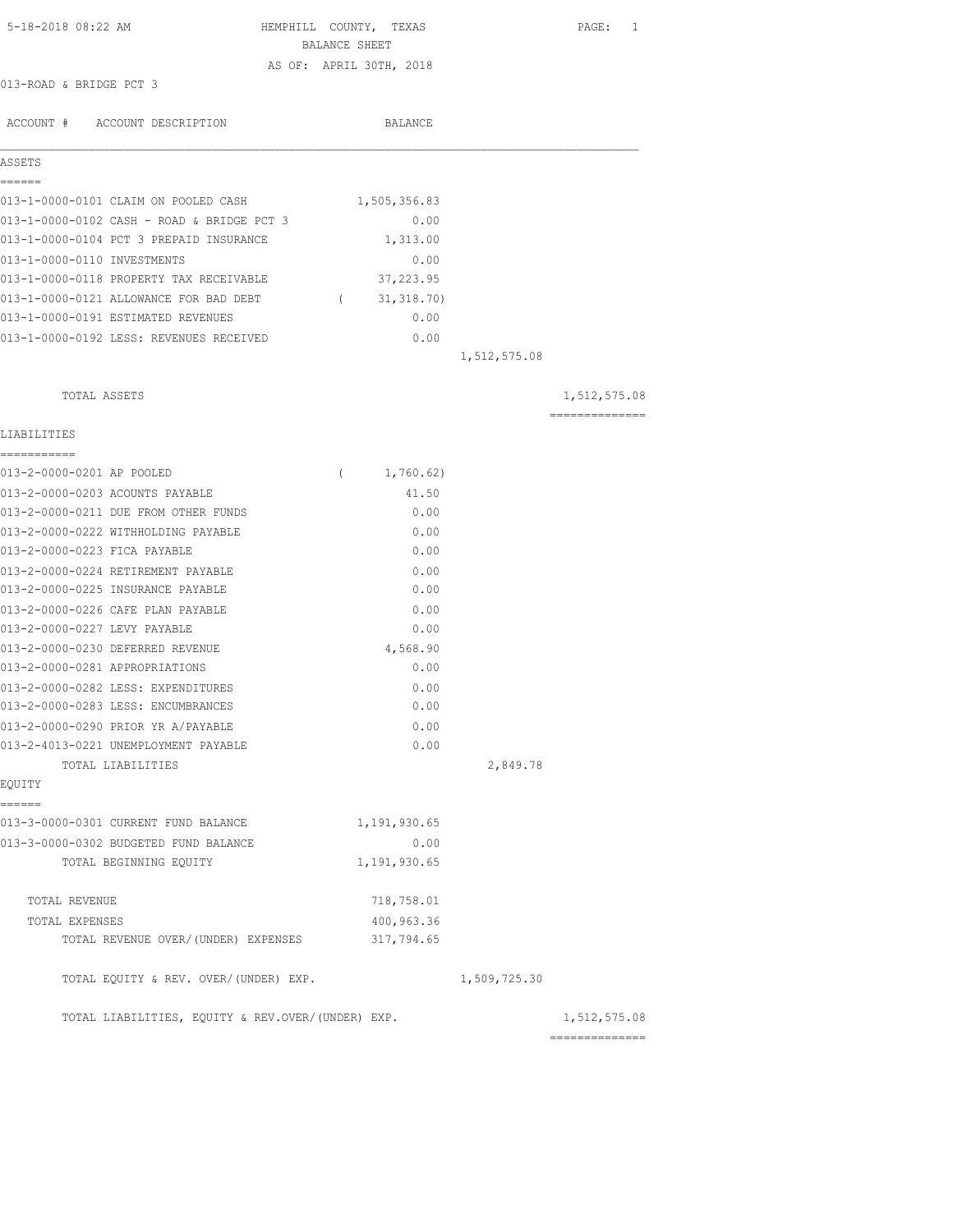| 5-18-2018 08:22 AM                                | HEMPHILL COUNTY, TEXAS  |              | PAGE: 1                                                                                                                                                                                                                                                                                                                                                                                                                                                                                |
|---------------------------------------------------|-------------------------|--------------|----------------------------------------------------------------------------------------------------------------------------------------------------------------------------------------------------------------------------------------------------------------------------------------------------------------------------------------------------------------------------------------------------------------------------------------------------------------------------------------|
|                                                   | BALANCE SHEET           |              |                                                                                                                                                                                                                                                                                                                                                                                                                                                                                        |
| 014-ROAD & BRIDGE PCT 4                           | AS OF: APRIL 30TH, 2018 |              |                                                                                                                                                                                                                                                                                                                                                                                                                                                                                        |
|                                                   |                         |              |                                                                                                                                                                                                                                                                                                                                                                                                                                                                                        |
| ACCOUNT # ACCOUNT DESCRIPTION                     | BALANCE                 |              |                                                                                                                                                                                                                                                                                                                                                                                                                                                                                        |
|                                                   |                         |              |                                                                                                                                                                                                                                                                                                                                                                                                                                                                                        |
| ASSETS                                            |                         |              |                                                                                                                                                                                                                                                                                                                                                                                                                                                                                        |
| ------                                            |                         |              |                                                                                                                                                                                                                                                                                                                                                                                                                                                                                        |
| 014-1-0000-0101 CLAIM ON POOLED CASH              | 1,536,057.16            |              |                                                                                                                                                                                                                                                                                                                                                                                                                                                                                        |
| 014-1-0000-0102 CASH - ROAD & BRIDGE PCT 4        | 0.00                    |              |                                                                                                                                                                                                                                                                                                                                                                                                                                                                                        |
| 014-1-0000-0104 PCT 4 PREPAID INSURANCE           | 2,033.20                |              |                                                                                                                                                                                                                                                                                                                                                                                                                                                                                        |
| 014-1-0000-0110 INVESTMENTS                       | 720.20)<br>$\left($     |              |                                                                                                                                                                                                                                                                                                                                                                                                                                                                                        |
| 014-1-0000-0118 PROPERTY TAX RECEIVABLE           | 32,969.78               |              |                                                                                                                                                                                                                                                                                                                                                                                                                                                                                        |
| 014-1-0000-0121 ALLOWANCE FOR BAD DEBT            | (27, 739.42)            |              |                                                                                                                                                                                                                                                                                                                                                                                                                                                                                        |
| 014-1-0000-0191 ESTIMATED REVENUES                | 0.00                    |              |                                                                                                                                                                                                                                                                                                                                                                                                                                                                                        |
| 014-1-0000-0192 LESS: REVENUES RECEIVED           | 0.00                    |              |                                                                                                                                                                                                                                                                                                                                                                                                                                                                                        |
|                                                   |                         | 1,542,600.52 |                                                                                                                                                                                                                                                                                                                                                                                                                                                                                        |
|                                                   |                         |              |                                                                                                                                                                                                                                                                                                                                                                                                                                                                                        |
| TOTAL ASSETS                                      |                         |              | 1,542,600.52                                                                                                                                                                                                                                                                                                                                                                                                                                                                           |
|                                                   |                         |              | $\begin{array}{cccccccccccccc} \multicolumn{2}{c}{} & \multicolumn{2}{c}{} & \multicolumn{2}{c}{} & \multicolumn{2}{c}{} & \multicolumn{2}{c}{} & \multicolumn{2}{c}{} & \multicolumn{2}{c}{} & \multicolumn{2}{c}{} & \multicolumn{2}{c}{} & \multicolumn{2}{c}{} & \multicolumn{2}{c}{} & \multicolumn{2}{c}{} & \multicolumn{2}{c}{} & \multicolumn{2}{c}{} & \multicolumn{2}{c}{} & \multicolumn{2}{c}{} & \multicolumn{2}{c}{} & \multicolumn{2}{c}{} & \multicolumn{2}{c}{} & \$ |
| LIABILITIES                                       |                         |              |                                                                                                                                                                                                                                                                                                                                                                                                                                                                                        |
| -----------                                       |                         |              |                                                                                                                                                                                                                                                                                                                                                                                                                                                                                        |
| 014-2-0000-0201 AP POOLED                         | 168.80                  |              |                                                                                                                                                                                                                                                                                                                                                                                                                                                                                        |
| 014-2-0000-0203 ACOUNTS PAYABLE                   | 39.00                   |              |                                                                                                                                                                                                                                                                                                                                                                                                                                                                                        |
| 014-2-0000-0211 DUE FROM OTHER FUNDS              | 0.00                    |              |                                                                                                                                                                                                                                                                                                                                                                                                                                                                                        |
| 014-2-0000-0222 WITHHOLDING PAYABLE               | 0.00                    |              |                                                                                                                                                                                                                                                                                                                                                                                                                                                                                        |
| 014-2-0000-0223 FICA PAYABLE                      | 0.00                    |              |                                                                                                                                                                                                                                                                                                                                                                                                                                                                                        |
| 014-2-0000-0224 RETIREMENT PAYABLE                | 0.00                    |              |                                                                                                                                                                                                                                                                                                                                                                                                                                                                                        |
| 014-2-0000-0225 INSURANCE PAYABLE                 | 16.60                   |              |                                                                                                                                                                                                                                                                                                                                                                                                                                                                                        |
| 014-2-0000-0226 CAFE PLAN PAYABLE                 | 0.00                    |              |                                                                                                                                                                                                                                                                                                                                                                                                                                                                                        |
| 014-2-0000-0227 LEVY PAYABLE                      | 0.00                    |              |                                                                                                                                                                                                                                                                                                                                                                                                                                                                                        |
| 014-2-0000-0230 DEFERRED REVENUE                  | 4,046.74                |              |                                                                                                                                                                                                                                                                                                                                                                                                                                                                                        |
| 014-2-0000-0281 APPROPRIATIONS                    | 0.00                    |              |                                                                                                                                                                                                                                                                                                                                                                                                                                                                                        |
| 014-2-0000-0282 LESS: EXPENDITURES                | 0.00                    |              |                                                                                                                                                                                                                                                                                                                                                                                                                                                                                        |
| 014-2-0000-0283 LESS: ENCUMBRANCES                | 0.00                    |              |                                                                                                                                                                                                                                                                                                                                                                                                                                                                                        |
| 014-2-0000-0290 PRIOR YR A/PAYABLE                | 0.00                    |              |                                                                                                                                                                                                                                                                                                                                                                                                                                                                                        |
| 014-2-4014-0221 UNEMPLOYMENT PAYABLE              | 0.00                    |              |                                                                                                                                                                                                                                                                                                                                                                                                                                                                                        |
| TOTAL LIABILITIES                                 |                         | 4,271.14     |                                                                                                                                                                                                                                                                                                                                                                                                                                                                                        |
| EQUITY                                            |                         |              |                                                                                                                                                                                                                                                                                                                                                                                                                                                                                        |
| ======                                            |                         |              |                                                                                                                                                                                                                                                                                                                                                                                                                                                                                        |
| 014-3-0000-0301 CURRENT FUND BALANCE              | 1,228,923.00            |              |                                                                                                                                                                                                                                                                                                                                                                                                                                                                                        |
| 014-3-0000-0302 BUDGETED FUND BALANCE             | 0.00                    |              |                                                                                                                                                                                                                                                                                                                                                                                                                                                                                        |
| TOTAL BEGINNING EQUITY                            | 1,228,923.00            |              |                                                                                                                                                                                                                                                                                                                                                                                                                                                                                        |
| TOTAL REVENUE                                     | 580,239.18              |              |                                                                                                                                                                                                                                                                                                                                                                                                                                                                                        |
| TOTAL EXPENSES                                    | 270,832.80              |              |                                                                                                                                                                                                                                                                                                                                                                                                                                                                                        |
| TOTAL REVENUE OVER/ (UNDER) EXPENSES              | 309,406.38              |              |                                                                                                                                                                                                                                                                                                                                                                                                                                                                                        |
|                                                   |                         |              |                                                                                                                                                                                                                                                                                                                                                                                                                                                                                        |
| TOTAL EQUITY & REV. OVER/(UNDER) EXP.             |                         | 1,538,329.38 |                                                                                                                                                                                                                                                                                                                                                                                                                                                                                        |
|                                                   |                         |              |                                                                                                                                                                                                                                                                                                                                                                                                                                                                                        |
| TOTAL LIABILITIES, EQUITY & REV.OVER/(UNDER) EXP. |                         |              | 1,542,600.52                                                                                                                                                                                                                                                                                                                                                                                                                                                                           |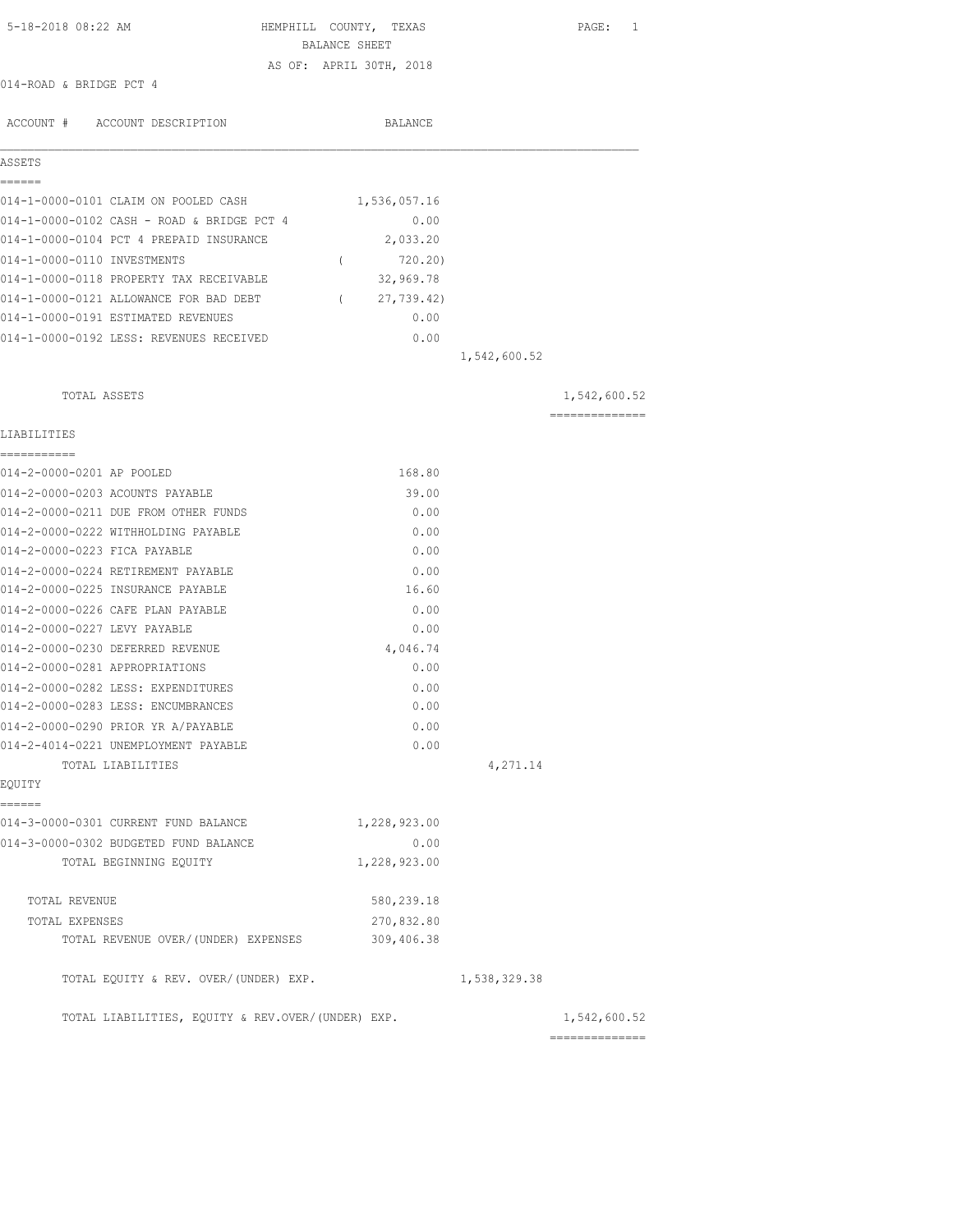| 5-18-2018 08:22 AM                                | HEMPHILL COUNTY, TEXAS<br>BALANCE SHEET |           | PAGE: 1        |
|---------------------------------------------------|-----------------------------------------|-----------|----------------|
|                                                   | AS OF: APRIL 30TH, 2018                 |           |                |
| 022-CO RECORDS PRESERVATION                       |                                         |           |                |
|                                                   |                                         |           |                |
| ACCOUNT # ACCOUNT DESCRIPTION                     | BALANCE                                 |           |                |
| ASSETS                                            |                                         |           |                |
| ======                                            |                                         |           |                |
| 022-1-0000-0101 CLAIM ON POOLED CASH              | 12,857.89                               |           |                |
| 022-1-0000-0102 CASH - COUNTY-RECORDS PRESERVA    | 0.00                                    |           |                |
| 022-1-0000-0191 ESTIMATED REVENUES                | 0.00                                    |           |                |
| 022-1-0000-0192 LESS: REVENUES RECEIVED           | 0.00                                    |           |                |
|                                                   |                                         | 12,857.89 |                |
| TOTAL ASSETS                                      |                                         |           | 12,857.89      |
| LIABILITIES                                       |                                         |           | ============== |
| ===========                                       |                                         |           |                |
| 022-2-0000-0201 AP POOLED                         | 0.00                                    |           |                |
| 022-2-0000-0203 ACOUNTS PAYABLE                   | 0.00                                    |           |                |
| 022-2-0000-0222 PAYROLL W/H PAYABLE               | 0.00                                    |           |                |
| 022-2-0000-0223 PAYROLL FICA PAYABLE              | 0.00                                    |           |                |
| 022-2-0000-0224 PAYROLL RETIREMENT PAYABLE        | 0.00                                    |           |                |
| 022-2-0000-0225 PAYROLL INSURANCE PAYABLE         | 0.00                                    |           |                |
| 022-2-0000-0281 APPROPRIATIONS                    | 0.00                                    |           |                |
| 022-2-0000-0282 LESS: EXPENDITURES                | 0.00                                    |           |                |
| 022-2-0000-0283 LESS: ENCUMBRANCES                | 0.00                                    |           |                |
| 022-2-0000-0290 PRIOR YR A/PAYABLE                | 0.00                                    |           |                |
| TOTAL LIABILITIES                                 |                                         | 0.00      |                |
| EOUITY                                            |                                         |           |                |
| ======<br>022-3-0000-0301 CURRENT FUND BALANCE    | 19,365.59                               |           |                |
| 022-3-0000-0302 BUDGETED FUND BALANCE             | 0.00                                    |           |                |
| TOTAL BEGINNING EOUITY                            | 19,365.59                               |           |                |
|                                                   |                                         |           |                |
| TOTAL REVENUE                                     | 3,477.30                                |           |                |
| TOTAL EXPENSES                                    | 9,985.00                                |           |                |
| TOTAL REVENUE OVER/(UNDER) EXPENSES (6,507.70)    |                                         |           |                |
| TOTAL EQUITY & REV. OVER/(UNDER) EXP.             |                                         | 12,857.89 |                |
| TOTAL LIABILITIES, EQUITY & REV.OVER/(UNDER) EXP. |                                         |           | 12,857.89      |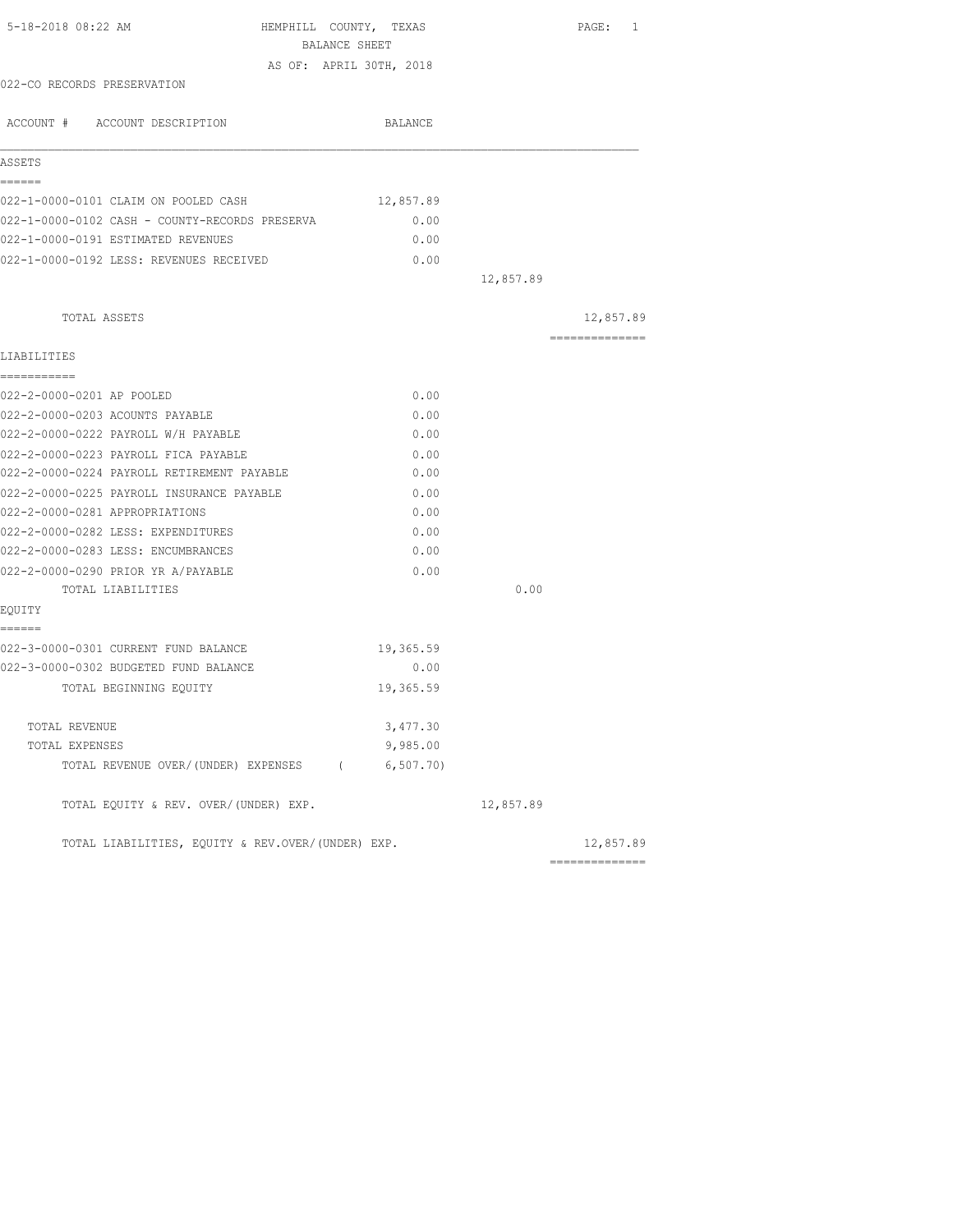| 5-18-2018 08:22 AM                                | HEMPHILL COUNTY, TEXAS  |          | PAGE: 1        |
|---------------------------------------------------|-------------------------|----------|----------------|
|                                                   | BALANCE SHEET           |          |                |
|                                                   | AS OF: APRIL 30TH, 2018 |          |                |
| 023-CLK'S RECORDS PRESERVE                        |                         |          |                |
| ACCOUNT # ACCOUNT DESCRIPTION                     | BALANCE                 |          |                |
| ASSETS                                            |                         |          |                |
| ------                                            |                         |          |                |
| 023-1-0000-0101 CLAIM ON POOLED CASH              | 5,540.91                |          |                |
| 023-1-0000-0102 CASH-CLK'S RECORD PRESERVATION    | 0.00                    |          |                |
| 023-1-0000-0191 ESTIMATED REVENUES                | 0.00                    |          |                |
| 023-1-0000-0192 LESS: REVENUES RECEIVED           | 0.00                    |          |                |
|                                                   |                         | 5,540.91 |                |
| TOTAL ASSETS                                      |                         |          | 5,540.91       |
| LIABILITIES                                       |                         |          | -------------- |
| ===========                                       |                         |          |                |
| 023-2-0000-0201 AP POOLED                         | 0.00                    |          |                |
| 023-2-0000-0203 ACOUNTS PAYABLE                   | 0.00                    |          |                |
| 023-2-0000-0222 WITHHOLDING PAYABLE               | 0.00                    |          |                |
| 023-2-0000-0223 FICA PAYABLE                      | 0.00                    |          |                |
| 023-2-0000-0224 PAYROLL RETIREMENT PAYABLE        | 0.00                    |          |                |
| 023-2-0000-0225 PAYROLL INSURANCE PAYABLE         | 0.00                    |          |                |
| 023-2-0000-0281 APPROPRIATIONS                    | 0.00                    |          |                |
| 023-2-0000-0282 LESS: EXPENDITURES                | 0.00                    |          |                |
| 023-2-0000-0283 LESS: ENCUMBRANCES                | 0.00                    |          |                |
| 023-2-0000-0290 PRIOR YR A/PAYABLE                | 0.00                    |          |                |
| TOTAL LIABILITIES                                 |                         | 0.00     |                |
| EOUITY                                            |                         |          |                |
| ======                                            |                         |          |                |
| 023-3-0000-0301 CURRENT FUND BALANCE              | 4,910.02                |          |                |
| 023-3-0000-0302 BUDGETED FUND BALANCE             | 0.00                    |          |                |
| TOTAL BEGINNING EOUITY                            | 4,910.02                |          |                |
| TOTAL REVENUE                                     | 630.89                  |          |                |
| TOTAL EXPENSES                                    | 0.00                    |          |                |
| TOTAL REVENUE OVER/(UNDER) EXPENSES               | 630.89                  |          |                |
| TOTAL EQUITY & REV. OVER/(UNDER) EXP.             |                         | 5,540.91 |                |
| TOTAL LIABILITIES, EQUITY & REV.OVER/(UNDER) EXP. |                         |          | 5,540.91       |
|                                                   |                         |          | ============== |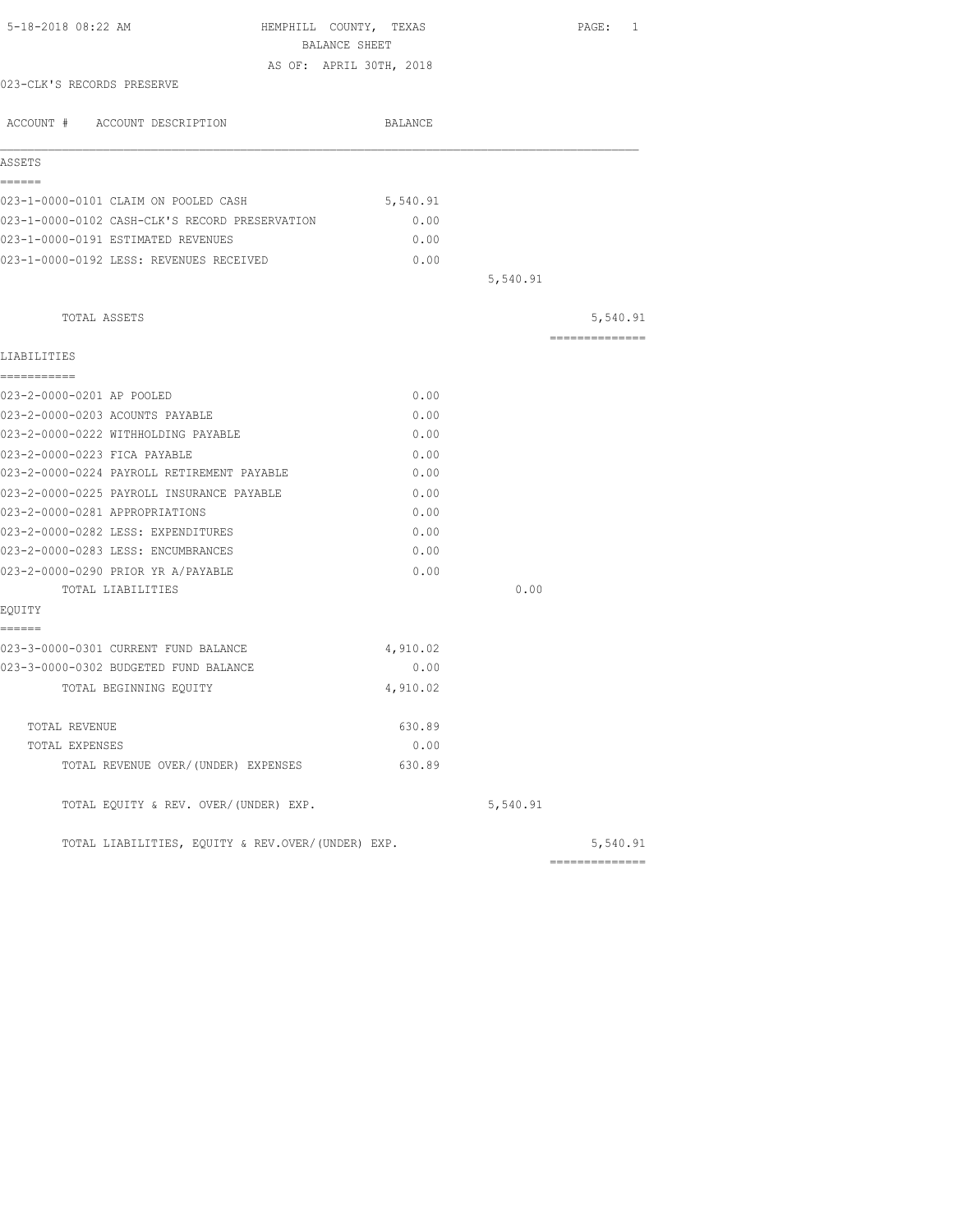| 5-18-2018 08:22 AM<br>HEMPHILL COUNTY, TEXAS<br>BALANCE SHEET |          |          | PAGE: 1        |
|---------------------------------------------------------------|----------|----------|----------------|
|                                                               |          |          |                |
| AS OF: APRIL 30TH, 2018<br>024-JUSTICE COURT TECH FUND        |          |          |                |
|                                                               |          |          |                |
| ACCOUNT # ACCOUNT DESCRIPTION                                 | BALANCE  |          |                |
| ASSETS                                                        |          |          |                |
| ------                                                        |          |          |                |
| 024-1-0000-0101 CLAIM ON POOLED CASH                          | 6,371.23 |          |                |
| 024-1-0000-0102 CASH -TECH FUND                               | 0.00     |          |                |
| 024-1-0000-0191 ESTIMATED REVENUES                            | 0.00     |          |                |
| 024-1-0000-0192 LESS: REVENUES RECEIVED                       | 0.00     |          |                |
|                                                               |          | 6,371.23 |                |
| TOTAL ASSETS                                                  |          |          | 6,371.23       |
| LIABILITIES                                                   |          |          | ============== |
| ===========                                                   |          |          |                |
| 024-2-0000-0201 AP POOLED                                     | 0.00     |          |                |
| 024-2-0000-0203 ACCOUNTS PAYABLE                              | 0.00     |          |                |
| 024-2-0000-0222 PAYROLL W/H PAYABLE                           | 0.00     |          |                |
| 024-2-0000-0223 PAYROLL FICA PAYABLE                          | 0.00     |          |                |
| 024-2-0000-0224 PAYROLL RETIREMENT PAYABLE                    | 0.00     |          |                |
| 024-2-0000-0225 PAYROLL INSURANCE PAYABLE                     | 0.00     |          |                |
| 024-2-0000-0281 APPROPRIATIONS                                | 0.00     |          |                |
| 024-2-0000-0282 LESS: EXPENDITURES                            | 0.00     |          |                |
| 024-2-0000-0283 LESS: ENCUMBRANCES                            | 0.00     |          |                |
| 024-2-0000-0290 PRIOR YR A/PAYABLE                            | 0.00     |          |                |
| TOTAL LIABILITIES                                             |          | 0.00     |                |
| EOUITY                                                        |          |          |                |
| ======                                                        |          |          |                |
| 024-3-0000-0301 CURRENT FUND BALANCE                          | 5,618.88 |          |                |
| 024-3-0000-0302 BUDGETED FUND BALANCE                         | 0.00     |          |                |
| TOTAL BEGINNING EQUITY                                        | 5,618.88 |          |                |
| TOTAL REVENUE                                                 | 1,502.35 |          |                |
| TOTAL EXPENSES                                                | 750.00   |          |                |
| TOTAL REVENUE OVER/(UNDER) EXPENSES                           | 752.35   |          |                |
| TOTAL EQUITY & REV. OVER/(UNDER) EXP.                         |          | 6,371.23 |                |
| TOTAL LIABILITIES, EQUITY & REV.OVER/(UNDER) EXP.             |          |          | 6,371.23       |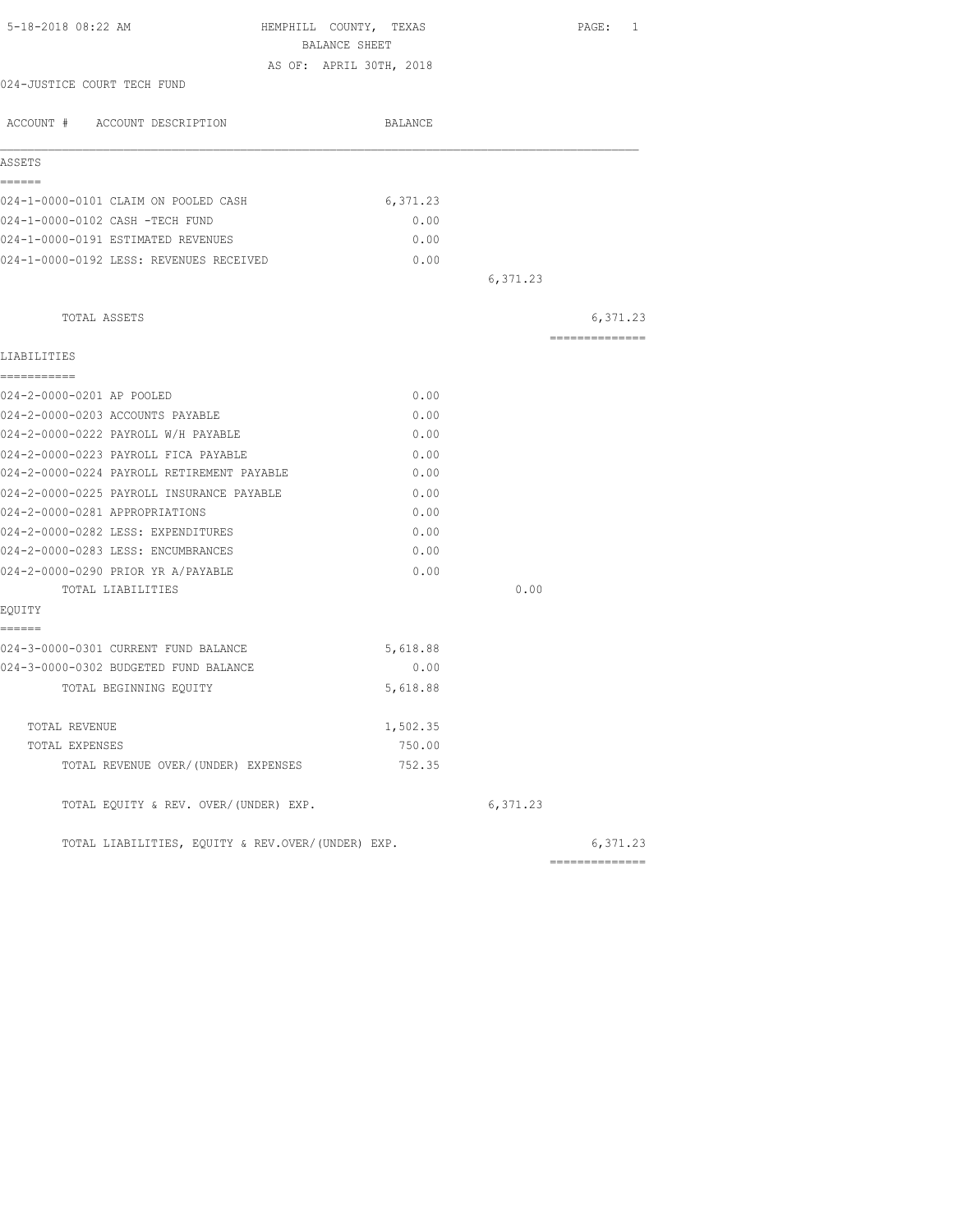| 5-18-2018 08:22 AM                                | HEMPHILL COUNTY, TEXAS  |        | PAGE: 1                                                                                                                                                                                                                                                                                                                                                                                                                                                                                |
|---------------------------------------------------|-------------------------|--------|----------------------------------------------------------------------------------------------------------------------------------------------------------------------------------------------------------------------------------------------------------------------------------------------------------------------------------------------------------------------------------------------------------------------------------------------------------------------------------------|
|                                                   | BALANCE SHEET           |        |                                                                                                                                                                                                                                                                                                                                                                                                                                                                                        |
|                                                   | AS OF: APRIL 30TH, 2018 |        |                                                                                                                                                                                                                                                                                                                                                                                                                                                                                        |
| 026-CLERK'S TECH FUND                             |                         |        |                                                                                                                                                                                                                                                                                                                                                                                                                                                                                        |
| ACCOUNT # ACCOUNT DESCRIPTION                     | BALANCE                 |        |                                                                                                                                                                                                                                                                                                                                                                                                                                                                                        |
| ASSETS                                            |                         |        |                                                                                                                                                                                                                                                                                                                                                                                                                                                                                        |
| ======                                            |                         |        |                                                                                                                                                                                                                                                                                                                                                                                                                                                                                        |
| 026-1-0000-0101 CLAIM ON POOLED CASH              | 814.37                  |        |                                                                                                                                                                                                                                                                                                                                                                                                                                                                                        |
| 026-1-0000-0102 CASH-CLERK'S TECH FUND            | 0.00                    |        |                                                                                                                                                                                                                                                                                                                                                                                                                                                                                        |
|                                                   |                         | 814.37 |                                                                                                                                                                                                                                                                                                                                                                                                                                                                                        |
| TOTAL ASSETS                                      |                         |        | 814.37                                                                                                                                                                                                                                                                                                                                                                                                                                                                                 |
| LIABILITIES                                       |                         |        | $\begin{array}{cccccccccc} \multicolumn{2}{c}{} & \multicolumn{2}{c}{} & \multicolumn{2}{c}{} & \multicolumn{2}{c}{} & \multicolumn{2}{c}{} & \multicolumn{2}{c}{} & \multicolumn{2}{c}{} & \multicolumn{2}{c}{} & \multicolumn{2}{c}{} & \multicolumn{2}{c}{} & \multicolumn{2}{c}{} & \multicolumn{2}{c}{} & \multicolumn{2}{c}{} & \multicolumn{2}{c}{} & \multicolumn{2}{c}{} & \multicolumn{2}{c}{} & \multicolumn{2}{c}{} & \multicolumn{2}{c}{} & \multicolumn{2}{c}{} & \mult$ |
| ===========<br>026-2-0000-0201 AP POOLED          | 0.00                    |        |                                                                                                                                                                                                                                                                                                                                                                                                                                                                                        |
| 026-2-0000-0203 ACCOUNTS PAYABLE                  | 0.00                    |        |                                                                                                                                                                                                                                                                                                                                                                                                                                                                                        |
| TOTAL LIABILITIES                                 |                         | 0.00   |                                                                                                                                                                                                                                                                                                                                                                                                                                                                                        |
| EQUITY                                            |                         |        |                                                                                                                                                                                                                                                                                                                                                                                                                                                                                        |
| ======                                            |                         |        |                                                                                                                                                                                                                                                                                                                                                                                                                                                                                        |
| 026-3-0000-0301 CURRENT FUND BALANCE              | 0.00                    |        |                                                                                                                                                                                                                                                                                                                                                                                                                                                                                        |
| TOTAL BEGINNING EQUITY                            | 0.00                    |        |                                                                                                                                                                                                                                                                                                                                                                                                                                                                                        |
| TOTAL REVENUE                                     | 814.37                  |        |                                                                                                                                                                                                                                                                                                                                                                                                                                                                                        |
| TOTAL EXPENSES                                    | 0.00                    |        |                                                                                                                                                                                                                                                                                                                                                                                                                                                                                        |
| TOTAL REVENUE OVER/(UNDER) EXPENSES               | 814.37                  |        |                                                                                                                                                                                                                                                                                                                                                                                                                                                                                        |
| TOTAL EQUITY & REV. OVER/(UNDER) EXP.             |                         | 814.37 |                                                                                                                                                                                                                                                                                                                                                                                                                                                                                        |
| TOTAL LIABILITIES, EQUITY & REV.OVER/(UNDER) EXP. |                         |        | 814.37                                                                                                                                                                                                                                                                                                                                                                                                                                                                                 |
|                                                   |                         |        |                                                                                                                                                                                                                                                                                                                                                                                                                                                                                        |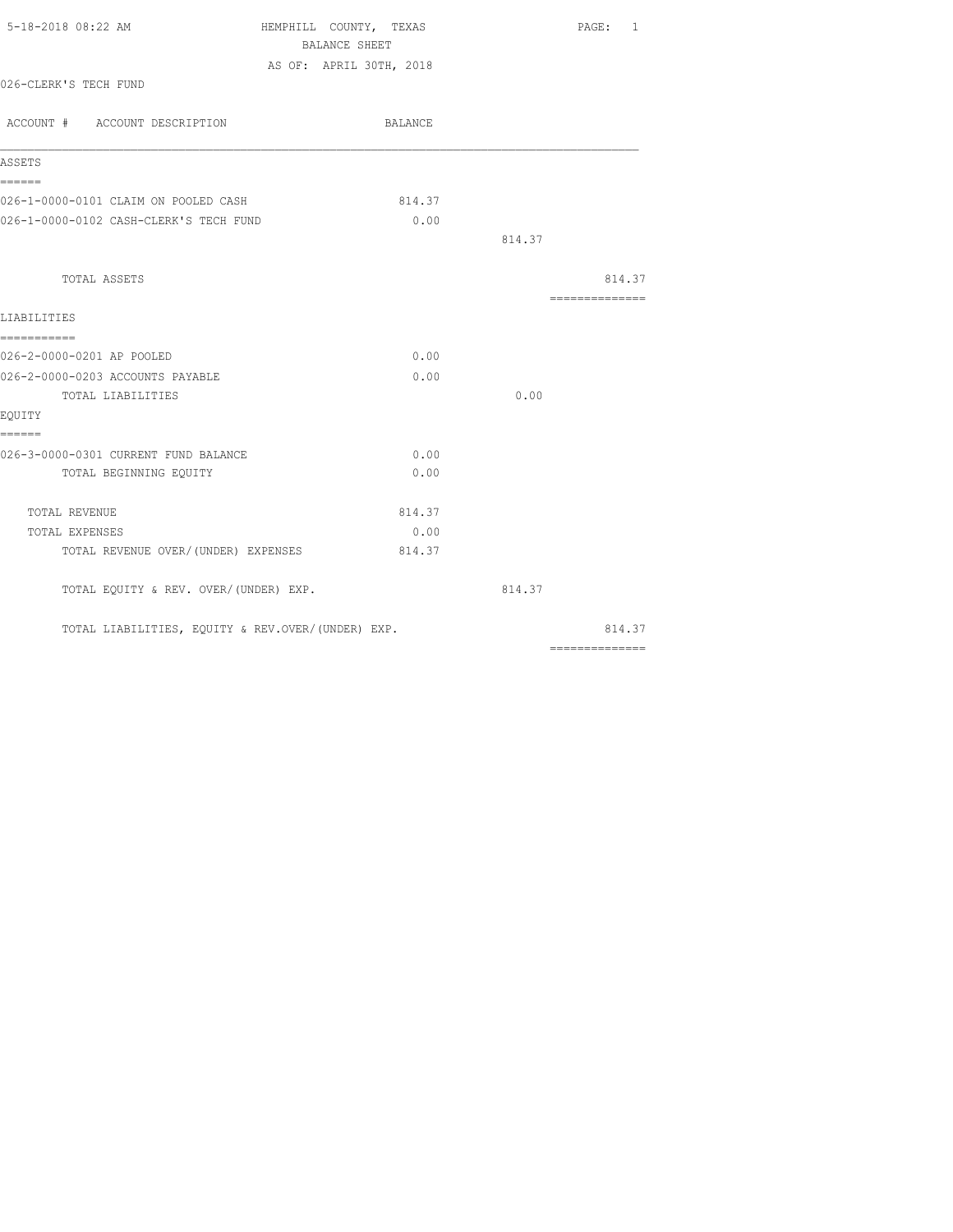| 5-18-2018 08:22 AM                                | HEMPHILL COUNTY, TEXAS  |          | PAGE: 1                         |
|---------------------------------------------------|-------------------------|----------|---------------------------------|
|                                                   | BALANCE SHEET           |          |                                 |
| 029-PRETRIAL INTERVENTION FUN                     | AS OF: APRIL 30TH, 2018 |          |                                 |
|                                                   |                         |          |                                 |
| ACCOUNT # ACCOUNT DESCRIPTION                     | BALANCE                 |          |                                 |
| ASSETS                                            |                         |          |                                 |
| ------                                            |                         |          |                                 |
| 029-1-0000-0101 CLAIM ON POOLED CASH              | 1,500.00                |          |                                 |
| 029-1-0000-0102 CASH -PRETRIAL INTERVENTION       | 0.00                    |          |                                 |
| 029-1-0000-0191 ESTIMATED REVENUES                | 0.00                    |          |                                 |
| 029-1-0000-0192 LESS: REVENUES RECEIVED           | 0.00                    |          |                                 |
|                                                   |                         | 1,500.00 |                                 |
| TOTAL ASSETS                                      |                         |          | 1,500.00                        |
| LIABILITIES                                       |                         |          | ==============                  |
| ===========                                       |                         |          |                                 |
| 029-2-0000-0201 AP POOLED                         | 0.00                    |          |                                 |
| 029-2-0000-0203 ACCOUNTS PAYABLE                  | 0.00                    |          |                                 |
| 029-2-0000-0281 APPROPRIATIONS                    | 0.00                    |          |                                 |
| 029-2-0000-0282 LESS: EXPENDITURES                | 0.00                    |          |                                 |
| 029-2-0000-0283 LESS: ENCUMBRANCES                | 0.00                    |          |                                 |
| 029-2-0000-0290 PRIOR YR A/PAYABLE                | 0.00                    |          |                                 |
| TOTAL LIABILITIES                                 |                         | 0.00     |                                 |
| EOUITY                                            |                         |          |                                 |
| ======                                            |                         |          |                                 |
| 029-3-0000-0301 CURRENT FUND BALANCE              | 500.00                  |          |                                 |
| 029-3-0000-0302 BUDGETED FUND BALANCE             | 0.00                    |          |                                 |
| TOTAL BEGINNING EQUITY                            | 500.00                  |          |                                 |
| TOTAL REVENUE                                     | 1,000.00                |          |                                 |
| TOTAL EXPENSES                                    | 0.00                    |          |                                 |
| TOTAL REVENUE OVER/(UNDER) EXPENSES               | 1,000.00                |          |                                 |
| TOTAL EQUITY & REV. OVER/(UNDER) EXP.             |                         | 1,500.00 |                                 |
| TOTAL LIABILITIES, EQUITY & REV.OVER/(UNDER) EXP. |                         |          | 1,500.00                        |
|                                                   |                         |          | $=$ = = = = = = = = = = = = = = |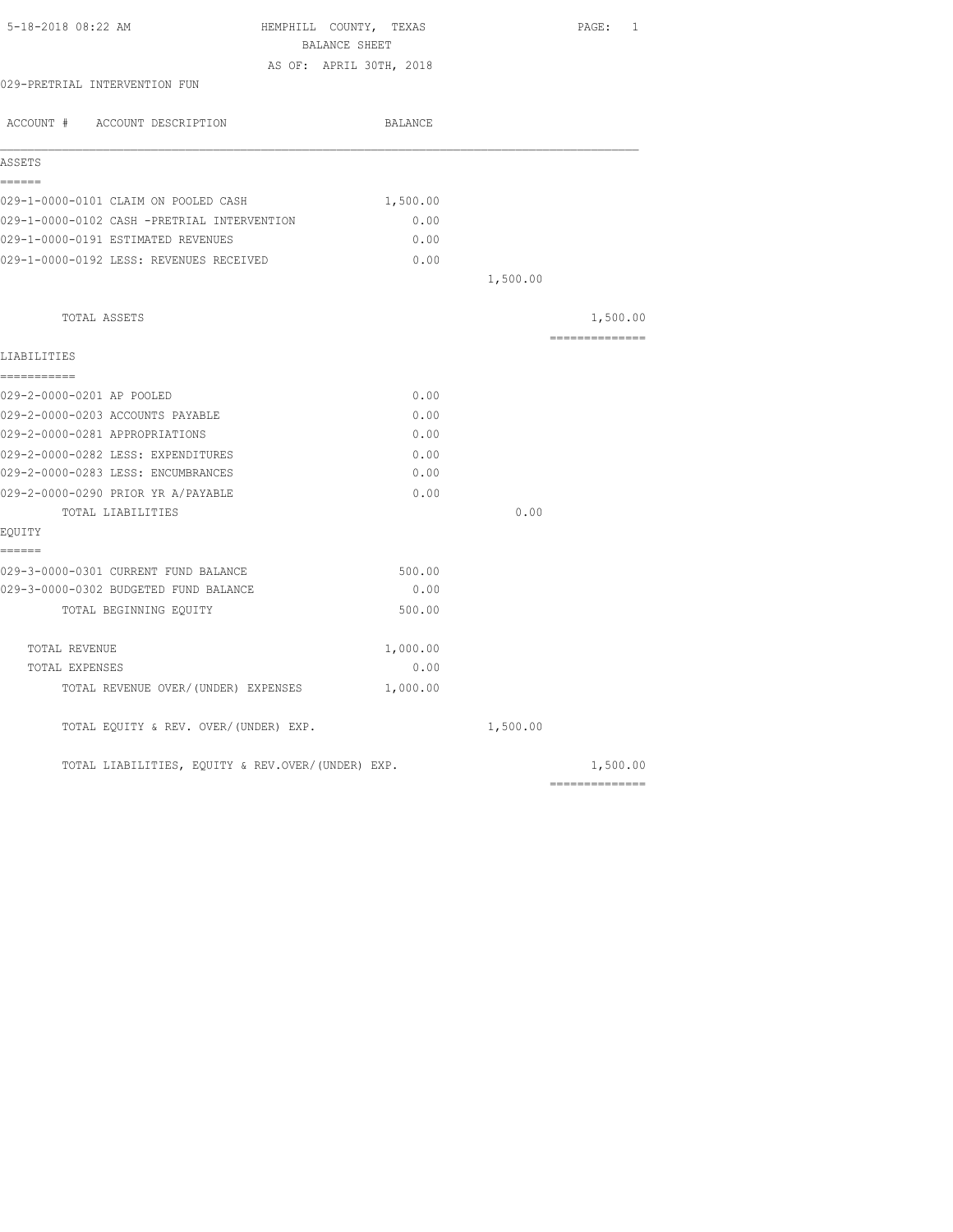| 5-18-2018 08:22 AM                                | HEMPHILL COUNTY, TEXAS  |           | PAGE: 1        |
|---------------------------------------------------|-------------------------|-----------|----------------|
|                                                   | BALANCE SHEET           |           |                |
|                                                   | AS OF: APRIL 30TH, 2018 |           |                |
| 032-CHK COLLECTION/CO ATTY                        |                         |           |                |
| ACCOUNT # ACCOUNT DESCRIPTION                     | BALANCE                 |           |                |
| <b>ASSETS</b>                                     |                         |           |                |
| ------                                            |                         |           |                |
| 032-1-0000-0101 CLAIM ON POOLED CASH              | 16,927.50               |           |                |
| 032-1-0000-0102 CASH - CHECK COLLECTION/CO ATT    | 0.00                    |           |                |
| 032-1-0000-0103 PETTY CASH                        | 0.00                    |           |                |
| 032-1-0000-0105 PETTY CASH-CO ATTY                | 100.00                  |           |                |
| 032-1-0000-0191 ESTIMATED REVENUES                | 0.00                    |           |                |
| 032-1-0000-0192 LESS: REVENUES RECEIVED           | 0.00                    |           |                |
|                                                   |                         | 17,027.50 |                |
| TOTAL ASSETS                                      |                         |           | 17,027.50      |
|                                                   |                         |           | ============== |
| LIABILITIES                                       |                         |           |                |
| -----------<br>032-2-0000-0201 AP POOLED          | 0.00                    |           |                |
| 032-2-0000-0203 ACCOUNTS PAYABLE                  | 0.00                    |           |                |
| 032-2-0000-0281 APPROPRIATIONS                    | 0.00                    |           |                |
| 032-2-0000-0282 LESS: EXPENDITURES                | 0.00                    |           |                |
| 032-2-0000-0283 LESS: ENCUMBRANCES                | 0.00                    |           |                |
| 032-2-0000-0290 PRIOR YR A/PAYABLE                | 0.00                    |           |                |
| TOTAL LIABILITIES                                 |                         | 0.00      |                |
| EQUITY                                            |                         |           |                |
| ======                                            |                         |           |                |
| 032-3-0000-0301 CURRENT FUND BALANCE              | 17,805.88               |           |                |
| 032-3-0000-0302 BUDGETED FUND BALANCE             | 0.00                    |           |                |
| TOTAL BEGINNING EQUITY                            | 17,805.88               |           |                |
| TOTAL REVENUE                                     | 225.00                  |           |                |
| TOTAL EXPENSES                                    | 1,003.38                |           |                |
| TOTAL REVENUE OVER/(UNDER) EXPENSES (778.38)      |                         |           |                |
| TOTAL EQUITY & REV. OVER/(UNDER) EXP.             |                         | 17,027.50 |                |
| TOTAL LIABILITIES, EQUITY & REV.OVER/(UNDER) EXP. |                         |           | 17,027.50      |
|                                                   |                         |           | -------------- |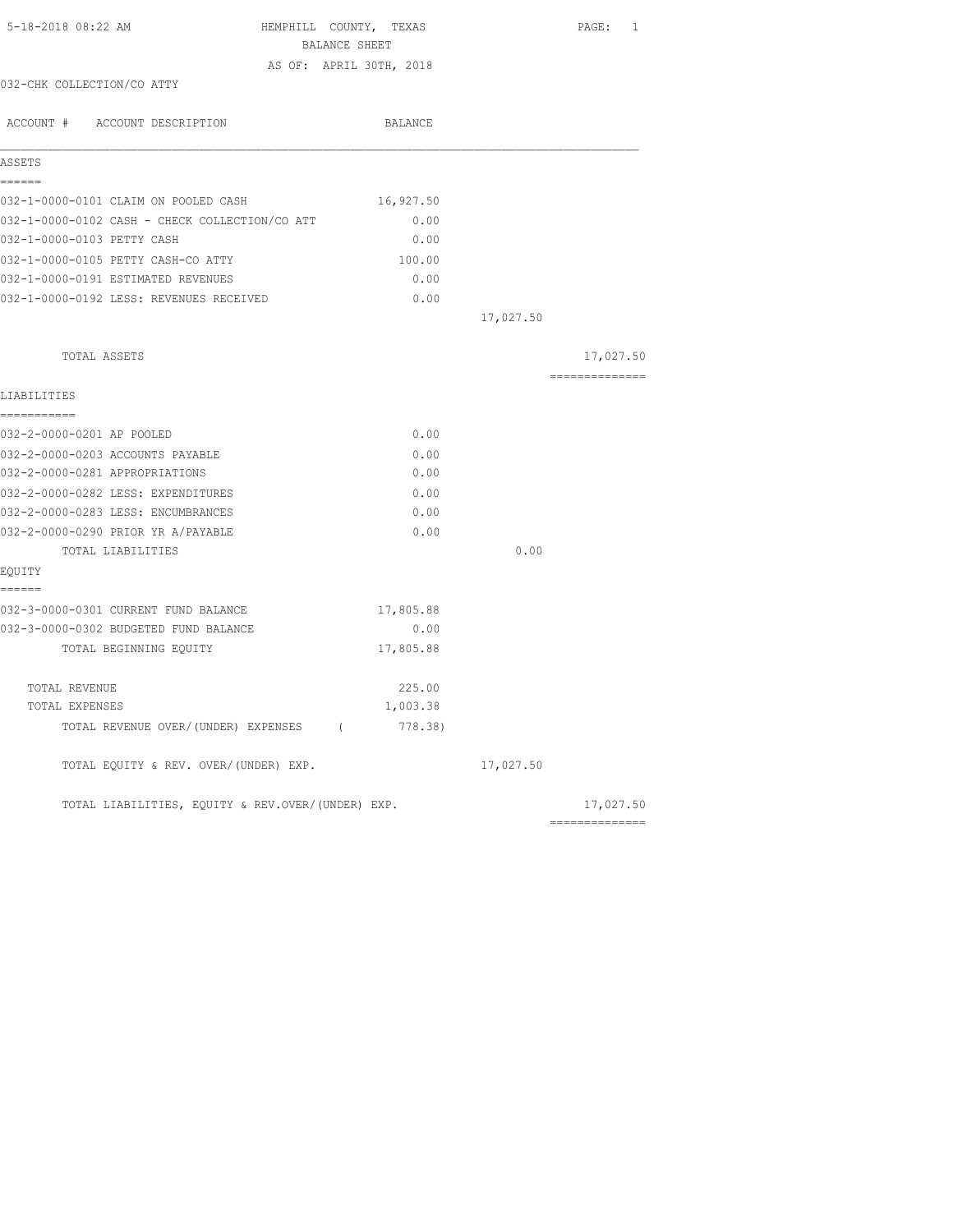| 5-18-2018 08:22 AM<br>HEMPHILL COUNTY, TEXAS      |           |           | PAGE: 1        |
|---------------------------------------------------|-----------|-----------|----------------|
| BALANCE SHEET                                     |           |           |                |
| AS OF: APRIL 30TH, 2018                           |           |           |                |
| 036-ANNUAL LEOSE/LAW                              |           |           |                |
| ACCOUNT # ACCOUNT DESCRIPTION                     | BALANCE   |           |                |
| ASSETS                                            |           |           |                |
| ======<br>036-1-0000-0101 CLAIM ON POOLED CASH    | 10,573.92 |           |                |
| 036-1-0000-0102 CASH - ANNUAL LEOSE/LAW           | 0.00      |           |                |
| 036-1-0000-0191 ESTIMATED REVENUES                | 0.00      |           |                |
| 036-1-0000-0192 LESS: REVENUES RECEIVED           | 0.00      |           |                |
|                                                   |           | 10,573.92 |                |
| TOTAL ASSETS                                      |           |           | 10,573.92      |
|                                                   |           |           | -------------- |
| LIABILITIES                                       |           |           |                |
| ===========                                       |           |           |                |
| 036-2-0000-0201 AP POOLED                         | 0.00      |           |                |
| 036-2-0000-0203 ACOUNTS PAYABLE                   | 0.00      |           |                |
| 036-2-0000-0222 PAYROLL W/H PAYABLE               | 0.00      |           |                |
| 036-2-0000-0223 PAYROLL FICA PAYABLE              | 0.00      |           |                |
| 036-2-0000-0224 PAYROLL RETIREMENT PAYABLE        | 0.00      |           |                |
| 036-2-0000-0225 PAYROLL INSURANCE PAYABLE         | 0.00      |           |                |
| 036-2-0000-0281 APPROPRIATIONS                    | 0.00      |           |                |
| 036-2-0000-0282 LESS: EXPENDITURES                | 0.00      |           |                |
| 036-2-0000-0283 LESS: ENCUMBRANCES                | 0.00      |           |                |
| 036-2-0000-0290 PRIOR YR A/PAYABLE                | 0.00      |           |                |
| TOTAL LIABILITIES                                 |           | 0.00      |                |
| EQUITY                                            |           |           |                |
| ======<br>036-3-0000-0301 CURRENT FUND BALANCE    | 9,080.70  |           |                |
| 036-3-0000-0302 BUDGETED FUND BALANCE             | 0.00      |           |                |
|                                                   | 9,080.70  |           |                |
| TOTAL BEGINNING EQUITY                            |           |           |                |
| TOTAL REVENUE                                     | 1,493.22  |           |                |
| TOTAL EXPENSES                                    | 0.00      |           |                |
| TOTAL REVENUE OVER/(UNDER) EXPENSES               | 1,493.22  |           |                |
| TOTAL EQUITY & REV. OVER/(UNDER) EXP.             |           | 10,573.92 |                |
| TOTAL LIABILITIES, EQUITY & REV.OVER/(UNDER) EXP. |           |           | 10,573.92      |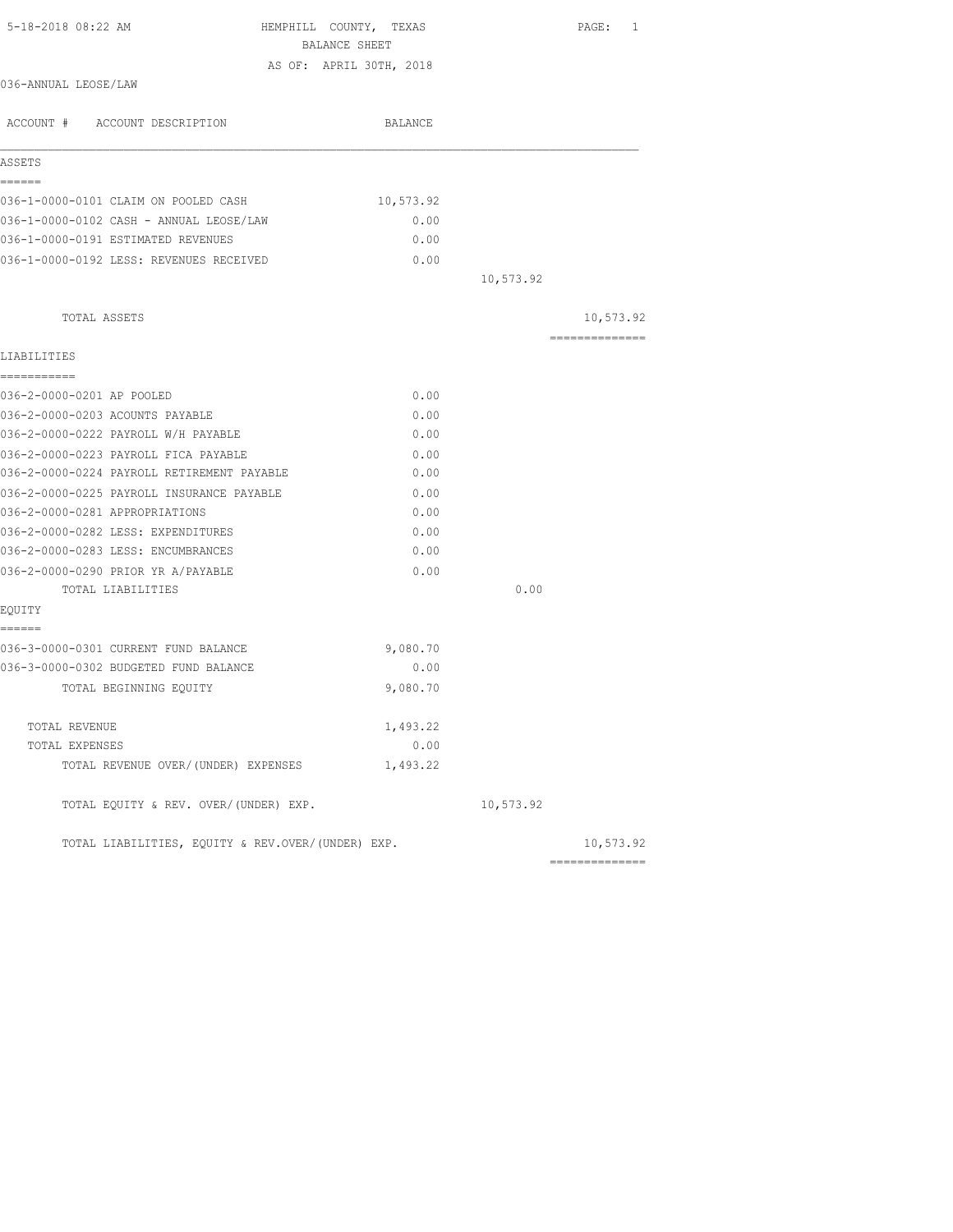| 5-18-2018 08:22 AM                                | HEMPHILL COUNTY, TEXAS<br>BALANCE SHEET |           | PAGE: 1        |
|---------------------------------------------------|-----------------------------------------|-----------|----------------|
|                                                   | AS OF: APRIL 30TH, 2018                 |           |                |
| 046-SCAAP                                         |                                         |           |                |
| ACCOUNT # ACCOUNT DESCRIPTION                     | BALANCE                                 |           |                |
| ASSETS                                            |                                         |           |                |
| ------                                            |                                         |           |                |
| 046-1-0000-0101 CLAIM ON POOLED CASH              | 65,265.58                               |           |                |
| 046-1-0000-0102 CASH - SCAAP                      | 0.00                                    |           |                |
| 046-1-0000-0191 ESTIMATED REVENUES                | 0.00                                    |           |                |
| 046-1-0000-0192 LESS: REVENUES RECEIVED           | 0.00                                    |           |                |
|                                                   |                                         | 65,265.58 |                |
| TOTAL ASSETS                                      |                                         |           | 65,265.58      |
| LIABILITIES                                       |                                         |           | ============== |
| ===========<br>046-2-0000-0201 AP POOLED          | 0.00                                    |           |                |
| 046-2-0000-0203 ACOUNTS PAYABLE                   | 0.00                                    |           |                |
| 046-2-0000-0222 PAYROLL W/H PAYABLE               | 0.00                                    |           |                |
| 046-2-0000-0223 PAYROLL FICA PAYABLE              | 0.00                                    |           |                |
| 046-2-0000-0224 PAYROLL RETIREMENT PAYABLE        | 0.00                                    |           |                |
| 046-2-0000-0225 PAYROLL INSURANCE PAYABLE         | 0.00                                    |           |                |
| 046-2-0000-0281 APPROPRIATIONS                    | 0.00                                    |           |                |
| 046-2-0000-0282 LESS: EXPENDITURES                | 0.00                                    |           |                |
| 046-2-0000-0283 LESS: ENCUMBRANCES                | 0.00                                    |           |                |
| TOTAL LIABILITIES                                 |                                         | 0.00      |                |
| EQUITY                                            |                                         |           |                |
| ======                                            |                                         |           |                |
| 046-3-0000-0301 CURRENT FUND BALANCE              | 65,265.58                               |           |                |
| 046-3-0000-0302 BUDGETED FUND BALANCE             | 0.00                                    |           |                |
| TOTAL BEGINNING EQUITY                            | 65,265.58                               |           |                |
| TOTAL REVENUE                                     | 0.00                                    |           |                |
| TOTAL EXPENSES                                    | 0.00                                    |           |                |
| TOTAL REVENUE OVER/(UNDER) EXPENSES               | 0.00                                    |           |                |
| TOTAL EQUITY & REV. OVER/(UNDER) EXP.             |                                         | 65,265.58 |                |
| TOTAL LIABILITIES, EOUITY & REV.OVER/(UNDER) EXP. |                                         |           | 65,265.58      |
|                                                   |                                         |           | ============== |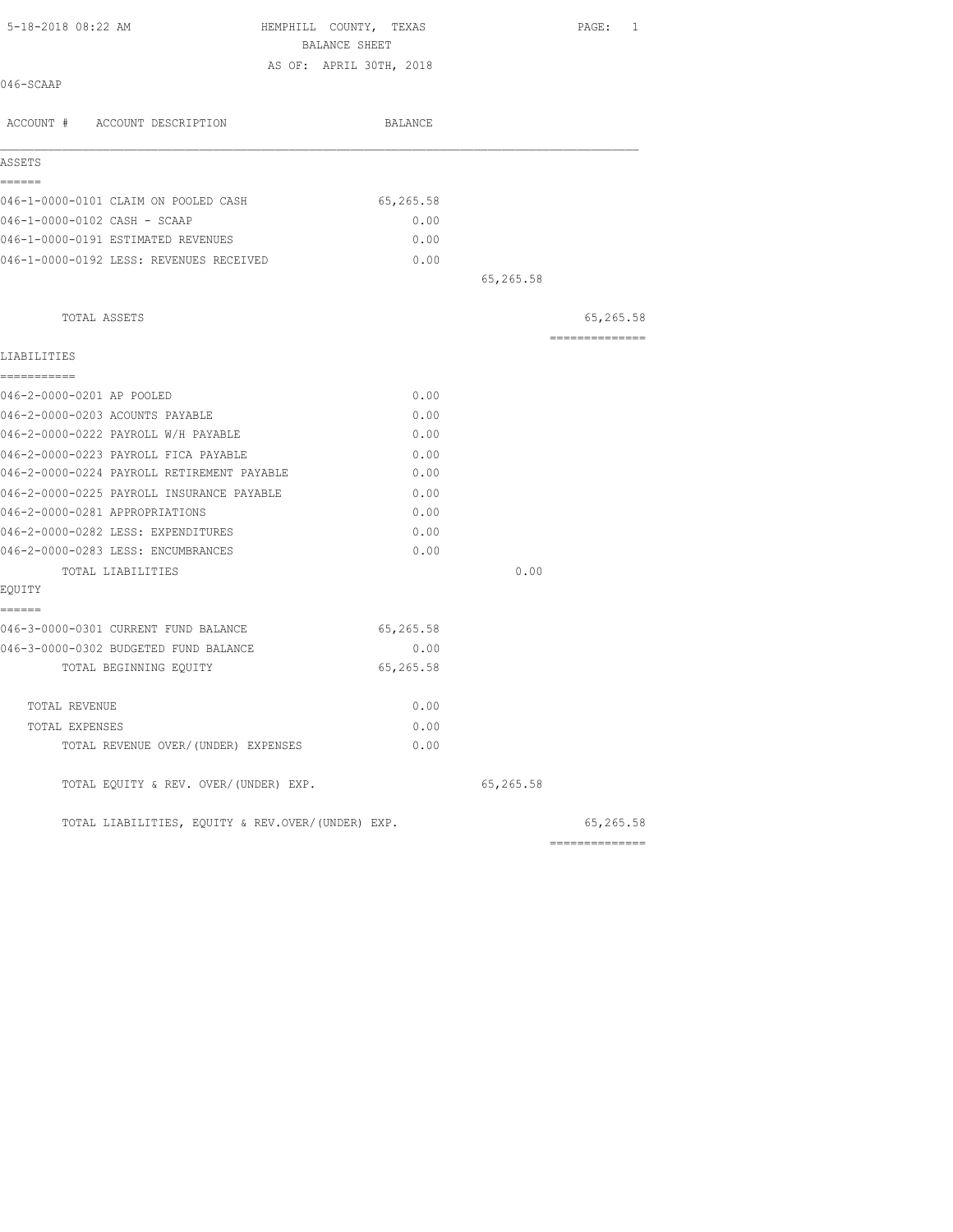| 5-18-2018 08:22 AM                                | HEMPHILL COUNTY, TEXAS<br><b>BALANCE SHEET</b> |           | PAGE:<br>1                                                                                                                                                                                                                                                                                                                                                                                                                                                                             |
|---------------------------------------------------|------------------------------------------------|-----------|----------------------------------------------------------------------------------------------------------------------------------------------------------------------------------------------------------------------------------------------------------------------------------------------------------------------------------------------------------------------------------------------------------------------------------------------------------------------------------------|
|                                                   | AS OF: APRIL 30TH, 2018                        |           |                                                                                                                                                                                                                                                                                                                                                                                                                                                                                        |
| 047-SHERIFF COMMISSARY                            |                                                |           |                                                                                                                                                                                                                                                                                                                                                                                                                                                                                        |
| ACCOUNT # ACCOUNT DESCRIPTION                     | BALANCE                                        |           |                                                                                                                                                                                                                                                                                                                                                                                                                                                                                        |
| ASSETS                                            |                                                |           |                                                                                                                                                                                                                                                                                                                                                                                                                                                                                        |
| ======<br>047-1-0000-0101 SHERIFF COMMISSARY      | 12,971.52                                      |           |                                                                                                                                                                                                                                                                                                                                                                                                                                                                                        |
| 047-1-0000-0102 CASH-SHERIFF COMMISSARY           | 0.00                                           |           |                                                                                                                                                                                                                                                                                                                                                                                                                                                                                        |
|                                                   |                                                | 12,971.52 |                                                                                                                                                                                                                                                                                                                                                                                                                                                                                        |
| TOTAL ASSETS                                      |                                                |           | 12,971.52                                                                                                                                                                                                                                                                                                                                                                                                                                                                              |
|                                                   |                                                |           |                                                                                                                                                                                                                                                                                                                                                                                                                                                                                        |
| EOUITY<br>======                                  |                                                |           |                                                                                                                                                                                                                                                                                                                                                                                                                                                                                        |
| 047-3-0000-0301 SHERIFF COMMISSARY                | 12,971.52                                      |           |                                                                                                                                                                                                                                                                                                                                                                                                                                                                                        |
| TOTAL BEGINNING EQUITY                            | 12,971.52                                      |           |                                                                                                                                                                                                                                                                                                                                                                                                                                                                                        |
| TOTAL REVENUE                                     | 0.00                                           |           |                                                                                                                                                                                                                                                                                                                                                                                                                                                                                        |
| TOTAL EXPENSES                                    | 0.00                                           |           |                                                                                                                                                                                                                                                                                                                                                                                                                                                                                        |
| TOTAL REVENUE OVER/ (UNDER) EXPENSES              | 0.00                                           |           |                                                                                                                                                                                                                                                                                                                                                                                                                                                                                        |
| TOTAL EQUITY & REV. OVER/(UNDER) EXP.             |                                                | 12,971.52 |                                                                                                                                                                                                                                                                                                                                                                                                                                                                                        |
| TOTAL LIABILITIES, EQUITY & REV.OVER/(UNDER) EXP. |                                                |           | 12,971.52                                                                                                                                                                                                                                                                                                                                                                                                                                                                              |
|                                                   |                                                |           | $\begin{array}{cccccccccccccc} \multicolumn{2}{c}{} & \multicolumn{2}{c}{} & \multicolumn{2}{c}{} & \multicolumn{2}{c}{} & \multicolumn{2}{c}{} & \multicolumn{2}{c}{} & \multicolumn{2}{c}{} & \multicolumn{2}{c}{} & \multicolumn{2}{c}{} & \multicolumn{2}{c}{} & \multicolumn{2}{c}{} & \multicolumn{2}{c}{} & \multicolumn{2}{c}{} & \multicolumn{2}{c}{} & \multicolumn{2}{c}{} & \multicolumn{2}{c}{} & \multicolumn{2}{c}{} & \multicolumn{2}{c}{} & \multicolumn{2}{c}{} & \$ |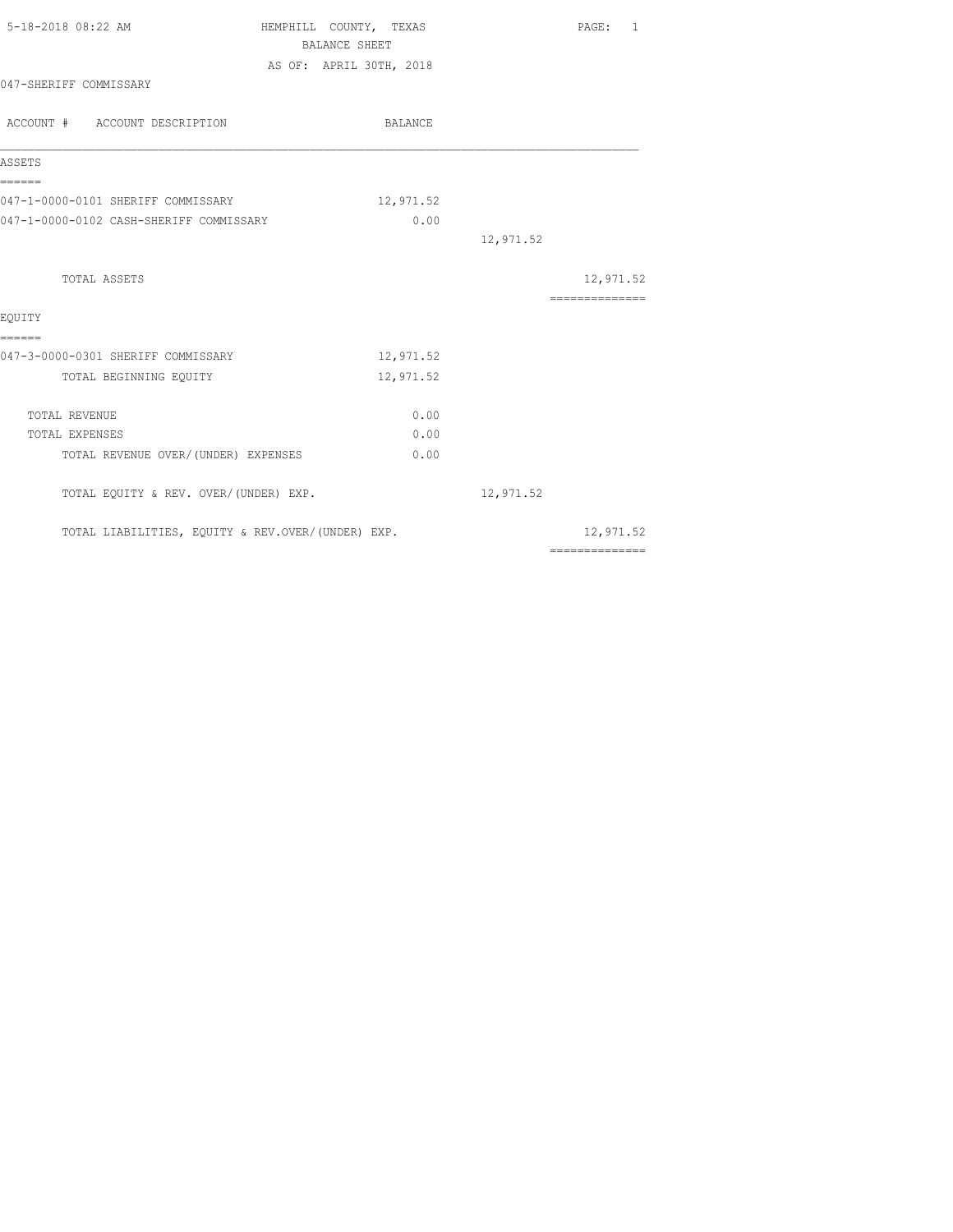| 5-18-2018 08:22 AM                                | HEMPHILL COUNTY, TEXAS<br><b>BALANCE SHEET</b> |          | PAGE: 1                                                                                                                                                                                                                                                                                                                                                                                                                                                                                |
|---------------------------------------------------|------------------------------------------------|----------|----------------------------------------------------------------------------------------------------------------------------------------------------------------------------------------------------------------------------------------------------------------------------------------------------------------------------------------------------------------------------------------------------------------------------------------------------------------------------------------|
|                                                   |                                                |          |                                                                                                                                                                                                                                                                                                                                                                                                                                                                                        |
| 048-SHERIFF SEIZURE                               | AS OF: APRIL 30TH, 2018                        |          |                                                                                                                                                                                                                                                                                                                                                                                                                                                                                        |
| ACCOUNT # ACCOUNT DESCRIPTION                     | BALANCE                                        |          |                                                                                                                                                                                                                                                                                                                                                                                                                                                                                        |
| ASSETS                                            |                                                |          |                                                                                                                                                                                                                                                                                                                                                                                                                                                                                        |
| ======<br>048-1-0000-0102 CASH                    | 3,810.33                                       |          |                                                                                                                                                                                                                                                                                                                                                                                                                                                                                        |
|                                                   |                                                | 3,810.33 |                                                                                                                                                                                                                                                                                                                                                                                                                                                                                        |
| TOTAL ASSETS                                      |                                                |          | 3,810.33                                                                                                                                                                                                                                                                                                                                                                                                                                                                               |
| EQUITY                                            |                                                |          | $\begin{array}{cccccccccccccc} \multicolumn{2}{c}{} & \multicolumn{2}{c}{} & \multicolumn{2}{c}{} & \multicolumn{2}{c}{} & \multicolumn{2}{c}{} & \multicolumn{2}{c}{} & \multicolumn{2}{c}{} & \multicolumn{2}{c}{} & \multicolumn{2}{c}{} & \multicolumn{2}{c}{} & \multicolumn{2}{c}{} & \multicolumn{2}{c}{} & \multicolumn{2}{c}{} & \multicolumn{2}{c}{} & \multicolumn{2}{c}{} & \multicolumn{2}{c}{} & \multicolumn{2}{c}{} & \multicolumn{2}{c}{} & \multicolumn{2}{c}{} & \$ |
| ======                                            |                                                |          |                                                                                                                                                                                                                                                                                                                                                                                                                                                                                        |
| 048-3-0000-0301 FUND BALANCE                      | 3,810.33                                       |          |                                                                                                                                                                                                                                                                                                                                                                                                                                                                                        |
| TOTAL BEGINNING EQUITY                            | 3,810.33                                       |          |                                                                                                                                                                                                                                                                                                                                                                                                                                                                                        |
| TOTAL REVENUE                                     | 0.00                                           |          |                                                                                                                                                                                                                                                                                                                                                                                                                                                                                        |
| TOTAL EXPENSES                                    | 0.00                                           |          |                                                                                                                                                                                                                                                                                                                                                                                                                                                                                        |
| TOTAL REVENUE OVER/(UNDER) EXPENSES               | 0.00                                           |          |                                                                                                                                                                                                                                                                                                                                                                                                                                                                                        |
| TOTAL EQUITY & REV. OVER/(UNDER) EXP.             |                                                | 3,810.33 |                                                                                                                                                                                                                                                                                                                                                                                                                                                                                        |
| TOTAL LIABILITIES, EQUITY & REV.OVER/(UNDER) EXP. |                                                |          | 3,810.33                                                                                                                                                                                                                                                                                                                                                                                                                                                                               |
|                                                   |                                                |          | $\begin{array}{cccccccccccccc} \multicolumn{2}{c}{} & \multicolumn{2}{c}{} & \multicolumn{2}{c}{} & \multicolumn{2}{c}{} & \multicolumn{2}{c}{} & \multicolumn{2}{c}{} & \multicolumn{2}{c}{} & \multicolumn{2}{c}{} & \multicolumn{2}{c}{} & \multicolumn{2}{c}{} & \multicolumn{2}{c}{} & \multicolumn{2}{c}{} & \multicolumn{2}{c}{} & \multicolumn{2}{c}{} & \multicolumn{2}{c}{} & \multicolumn{2}{c}{} & \multicolumn{2}{c}{} & \multicolumn{2}{c}{} & \multicolumn{2}{c}{} & \$ |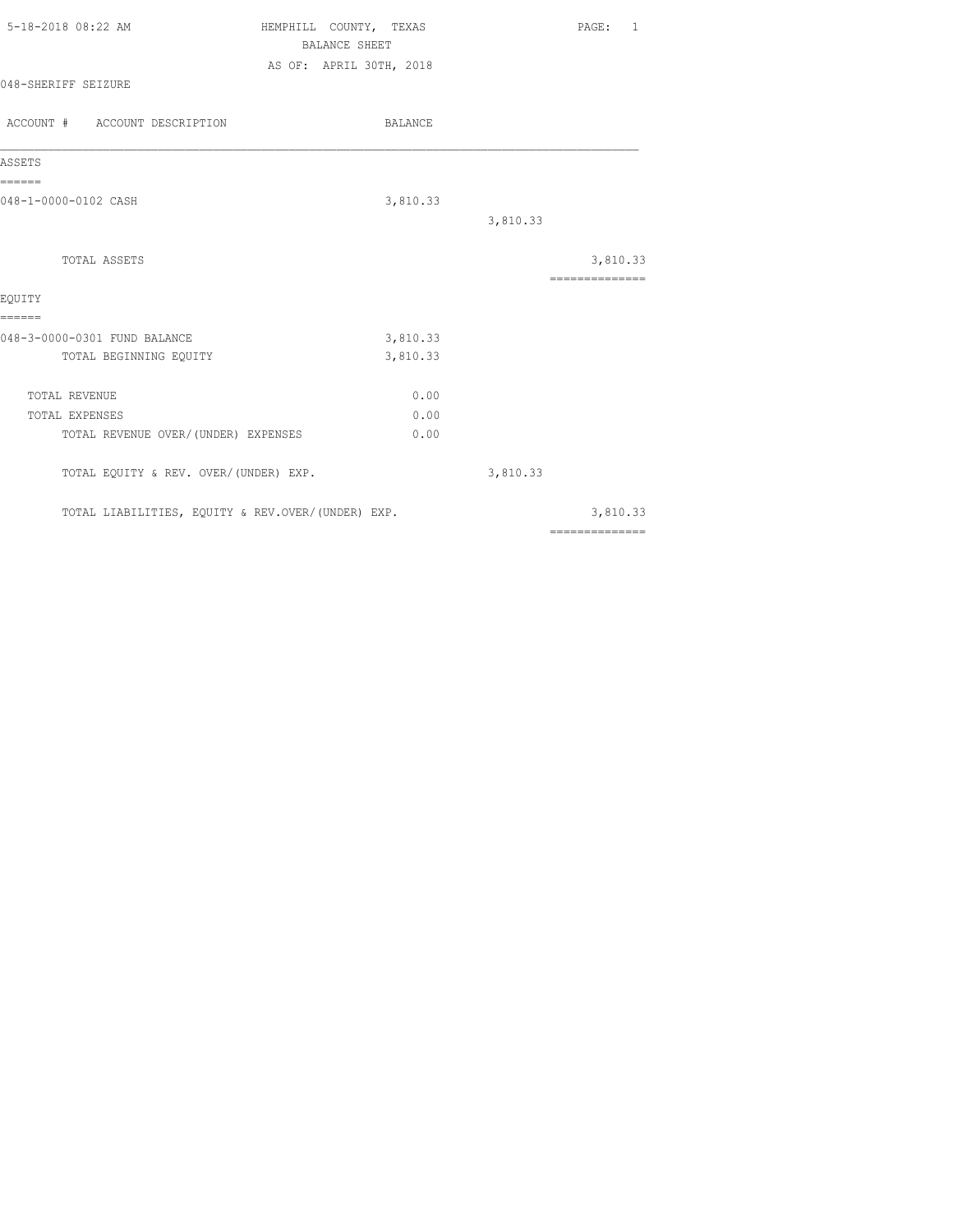| HEMPHILL COUNTY, TEXAS<br>BALANCE SHEET           |            | PAGE: 1                                                                                                                                                                                                                                                                                                                                                                                                                                                                                             |
|---------------------------------------------------|------------|-----------------------------------------------------------------------------------------------------------------------------------------------------------------------------------------------------------------------------------------------------------------------------------------------------------------------------------------------------------------------------------------------------------------------------------------------------------------------------------------------------|
| AS OF: APRIL 30TH, 2018                           |            |                                                                                                                                                                                                                                                                                                                                                                                                                                                                                                     |
| BALANCE                                           |            |                                                                                                                                                                                                                                                                                                                                                                                                                                                                                                     |
|                                                   |            |                                                                                                                                                                                                                                                                                                                                                                                                                                                                                                     |
| 12, 152.74                                        | 12, 152.74 |                                                                                                                                                                                                                                                                                                                                                                                                                                                                                                     |
|                                                   |            | 12, 152.74                                                                                                                                                                                                                                                                                                                                                                                                                                                                                          |
|                                                   |            | ---------------                                                                                                                                                                                                                                                                                                                                                                                                                                                                                     |
|                                                   |            |                                                                                                                                                                                                                                                                                                                                                                                                                                                                                                     |
|                                                   |            |                                                                                                                                                                                                                                                                                                                                                                                                                                                                                                     |
|                                                   |            |                                                                                                                                                                                                                                                                                                                                                                                                                                                                                                     |
| 0.00                                              |            |                                                                                                                                                                                                                                                                                                                                                                                                                                                                                                     |
| 0.00                                              |            |                                                                                                                                                                                                                                                                                                                                                                                                                                                                                                     |
| 12, 152.74                                        |            |                                                                                                                                                                                                                                                                                                                                                                                                                                                                                                     |
| 0.00                                              |            |                                                                                                                                                                                                                                                                                                                                                                                                                                                                                                     |
| TOTAL REVENUE OVER/(UNDER) EXPENSES 12,152.74     |            |                                                                                                                                                                                                                                                                                                                                                                                                                                                                                                     |
| TOTAL EQUITY & REV. OVER/(UNDER) EXP.             | 12, 152.74 |                                                                                                                                                                                                                                                                                                                                                                                                                                                                                                     |
| TOTAL LIABILITIES, EQUITY & REV.OVER/(UNDER) EXP. |            | 12,152.74<br>$\begin{array}{cccccccccc} \multicolumn{2}{c}{} & \multicolumn{2}{c}{} & \multicolumn{2}{c}{} & \multicolumn{2}{c}{} & \multicolumn{2}{c}{} & \multicolumn{2}{c}{} & \multicolumn{2}{c}{} & \multicolumn{2}{c}{} & \multicolumn{2}{c}{} & \multicolumn{2}{c}{} & \multicolumn{2}{c}{} & \multicolumn{2}{c}{} & \multicolumn{2}{c}{} & \multicolumn{2}{c}{} & \multicolumn{2}{c}{} & \multicolumn{2}{c}{} & \multicolumn{2}{c}{} & \multicolumn{2}{c}{} & \multicolumn{2}{c}{} & \mult$ |
|                                                   | 0.00       | 0.00                                                                                                                                                                                                                                                                                                                                                                                                                                                                                                |